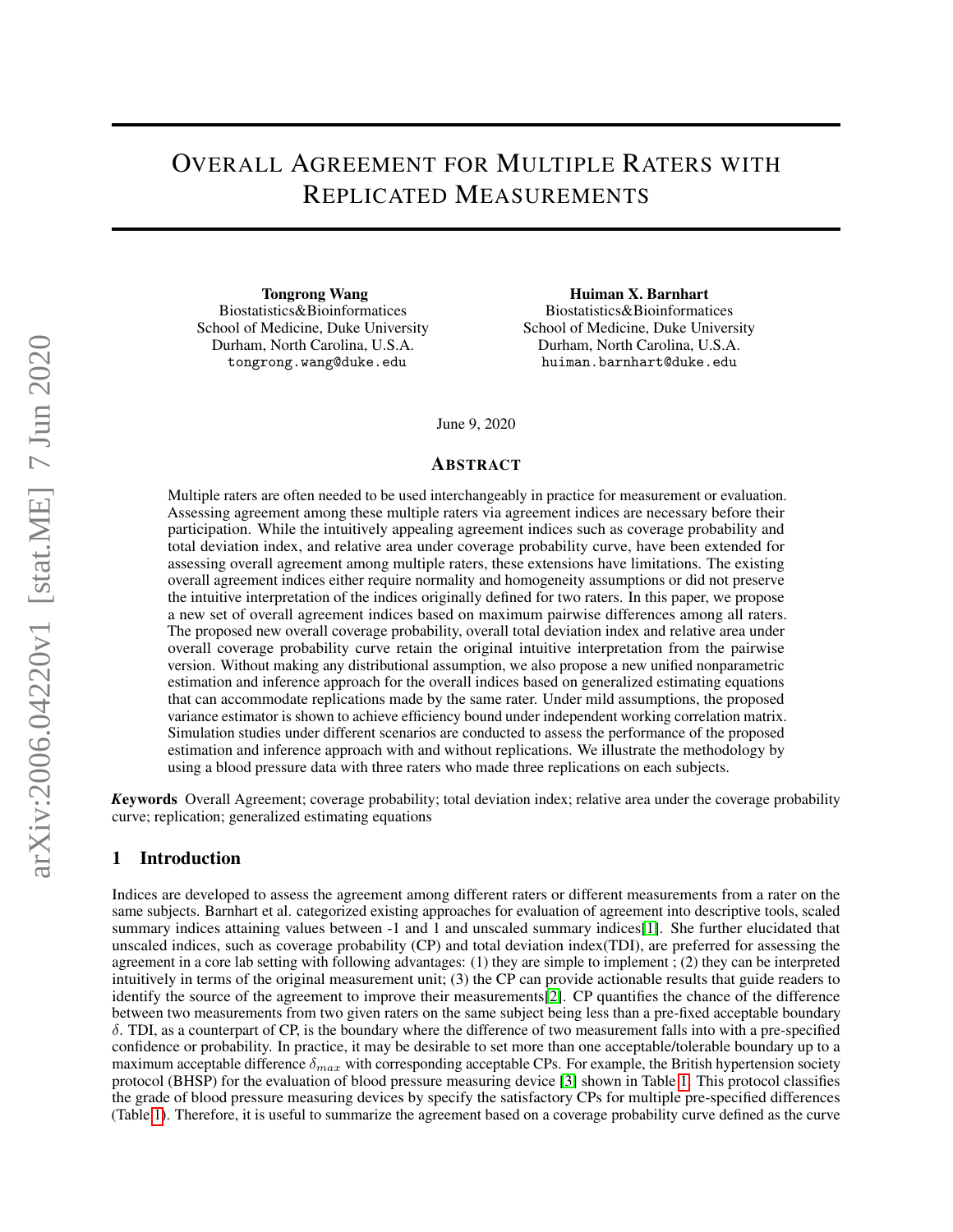<span id="page-1-0"></span>of coverage probability for a range of differences. A relative area under coverage probability curve (RAUCPC) was introduced as a summary index as a measure of agreement[\[4\]](#page-12-3).

|  |  | Table 1: The British hypertension society protocol for the evaluation of blood pressure measuring device |  |  |
|--|--|----------------------------------------------------------------------------------------------------------|--|--|
|  |  |                                                                                                          |  |  |

|       |          |           | Pre-specified Difference (mmHg)    |           |
|-------|----------|-----------|------------------------------------|-----------|
| Grade | $\leq 5$ | $\leq 10$ | $\leq 15$                          | $\leq 20$ |
|       |          |           | Pre-specified Coverage Probability |           |
| А     | 60       | 85        | 95                                 | 100       |
| B     | 50       | 75        | 90                                 | 95        |
| C     | 40       | 65        | 85                                 | 90        |
|       |          |           | Fail to achieve C                  |           |

20mmHg is not included in the original protocol but added here as the maximum acceptable difference

CP, TDI and RAUCPC are all originally defined for two raters. However, there may be some competing new raters developed at the same time that need to be compared to each other or to an existing rater. Here we are interested in the interchangeability among more than two raters. For example, in the data set published in the Bland and Altman's paper [\[5\]](#page-12-4), the blood pressures of 85 patients were measured by two human observers and one device. We are interested in whether these three raters (two human observers and one device) can be used interchangeably. Therefore, it is desirable to extend the CP, TDI and RAUCPC to measure agreement among multiple raters while preserving the intuitive interpretation of pairwise version. Lin et al.[\[6\]](#page-12-5) first extended the concept of CP and TDI to multiple raters using two-way mixed model and later Jang et al.[\[7\]](#page-13-0) proposed a new set of definitions based on the root mean square of pairwise differences(RMSPD). Although these overall agreement indices give some insight of the closeness of tested raters, they have limitations due to assumptions that may not hold in practice. First, the overall unscaled indices proposed by Lin is an approximate measure that are good only when following assumptions hold[\[6\]](#page-12-5): (1) the relative bias square is small; (2) the measurements follow normal distributions; (3) homogeneity across different raters. For overall indices proposed by Jang et al.[\[7\]](#page-13-0), though the assumptions are relaxed, it still requires the difference from two measurements on the same subject is normally distributed. We will demonstrate these assumptions do not hold for the blood pressure measurements[\[5\]](#page-12-4) in section [4.](#page-7-0)

In addition to the distributional assumption, the overall indices proposed by Jang et al.[\[7\]](#page-13-0) is difficult to have intuitive interpretation in practice. For example, for the overall CP(OCP) proposed by Jang et al., the satisfactory boundary is specified based on the root mean square of all pairwise differences among the raters. While an acceptable difference between two measurements can be chosen based on clinical implication, but it is not easy to choose an acceptable root mean square of differences in practice because its magnitude is difficult to interpret in terms of clinical judgement. Moreover, a satisfactory agreement through this OCP cannot guarantee the raters are interchangeabe. For example, if one rater has large departure from the rest raters and thus not interchangeable with others, but by averaging squared pairwise differences the resulting RMSPD can be acceptable and leading to claiming all raters are interchangeable. Similar problems could happen for their overall TDI and RAUCPC as well. Last but not the least, Jang's method[\[7\]](#page-13-0) cannot be applied to the measurements by raters with replications and would need to be applied by restricting to one measurement per rater on each subject.

To address aforementioned issues, we propose new sets of overall CP, TDI and RAUCPC based on the maximum pairwise distances (MPD) to assess overall agreement among all considered raters. The new indices have intuitive interpretation in terms of original measurement unit and can be estimated by a unified non-parametric distribution-free paradigm based on Generalized Estimation Equations (GEE). The GEE approach could assess the inter- and intrarater agreement simultaneously without normality and homogeneity assumptions. Moreover, under minimum set of assumptions, we show that the the estimator will achieve the semi-parametric efficiency bound using the working independence covariance matrix. The paper is organized as follow. In Section 2, we first propose a new estimator of pairwise RAUCPC. Then we introduce the new definitions of overall CP, TDI and RAUCPC and with the new estimator of RAUCPC, we are able to develop a unified GEE approach for estimation and inference for all overall indices. We provide the simulation results in assessing the performance of the unified approach and illustrate the method with the example of the blood pressure data from Bland and Altman[\[5\]](#page-12-4) in Section 3 and Section 4 respectively. Finally, we draw conclusions and provide some discussions in Section 5.

## 2 Methods

We are interested in whether J raters can be used interchangeably for making same type of measurement in a given population. For a subject randomly sampled from a population, we denote  $Y_j$  as the measurement taken by rater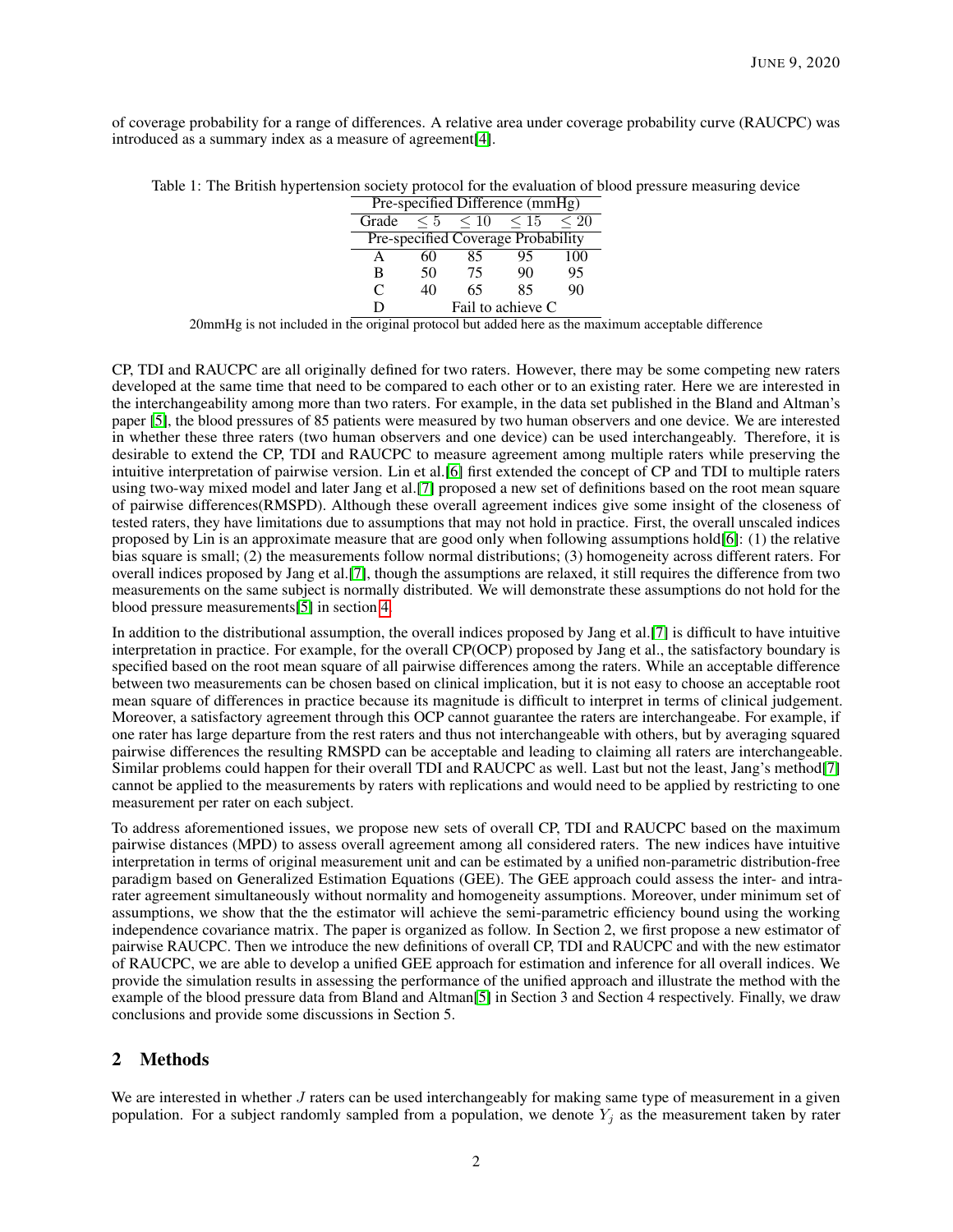$j, j = 1, \ldots, J$ . The interchangeability among the raters can be based on a distance metric, D, which reflects the closeness among measurements given by the raters. For  $J = 2$ , the distance metrics is defined as

$$
D = |Y_1 - Y_2| \tag{1}
$$

It is intuitive that a smaller distance implies a better agreement between two raters. For using these two raters interchangeably, one would like to have a high probability that this distance is within an acceptable difference. Therefore, the concept of coverage probability is used and it is defined as the probability that the distance falls within a boundary d,

$$
CP(d) = Pr(D < d) = F_D(d) \tag{2}
$$

where  $F_D(d)$  is the cumulative distribution function of D over the target population. The higher the CP(d), the better the agreement. To use CP to claim satisfactory agreement, we need to pre-defined a clinically acceptable boundary  $\delta_0$ and the corresponding satisfactory probability  $\pi_0$ . If  $CP(\delta_0)$  is greater than or equal to  $\pi_0$ , we can claim that two raters are interchangeable. The TDI, as a counterpart of CP, is defined as the boundary that  $\pi$  proportion of the distances falls within

$$
TDI(\pi) = F_D^{-1}(\pi)
$$
\n(3)

The smaller the TDI is, the better the agreement is. To use TDI to claim satisfactory agreement, we need to pre-defined a clinically acceptable probability  $\pi_0$  and a satisfactory boundary  $\delta_0$ . If  $TDI(\pi_0)$  is less than or equal to  $\delta_0$ , then we claim that two raters are interchangeable.

In practice, it is sometimes desirable to control the quality on more than one pre-specified differences, or we may simply want to summarize the agreement based on differences up to a maximum acceptable difference. This leads to consider a coverage probability curve  $(d, CP(d))$ . Relative area under the CP curve (RAUCPC) is proposed [\[2\]](#page-12-1) as a summary index of coverage probability curve by the scaled area under the coverage probability curve to a maximum acceptable difference  $\delta_{max}$ . The  $\delta_{max}$  is often chosen as  $CP(\delta_{max}) = 1$ . Specifically, RAUCPC is defined as

$$
RAUCPC(\delta_{max}) = \frac{\int_0^{\delta_{max}} CP(d) \mathrm{d}d}{\delta_{max}} = \frac{\int_0^{\delta_{max}} F_D(d) \mathrm{d}d}{\delta_{max}} \tag{4}
$$

RAUCPC ranges from 0 to 1 and a greater value indicates a better agreement. To use RAUCPC to claim satisfactory agreement, we need to pre-specify an acceptable RAUCPC,  $\tau_0$ . If RAUCPC is greater than or equal to  $\tau_0$ , the we claim that two raters are interchangeable. It is not obvious how to choose  $\tau_0$  and we can use the British hypertension society protocol to illustrate one way of choosing  $\tau_0$ . As shown is Table [1,](#page-1-0) we can set  $\delta_{max} = 20$ . For grade C device, satisfactory coverage probabilities are specified for the absolute differences of 5, 10, 15, and 20. By linearly connecting these specific points,  $(d, CP(d))$  for  $d = 5, 10, 15, 20$ , yields a satisfactory coverage probability curve for grade C device. Curves corresponding to Grade A, B and C are shown in Figure [1.](#page-3-0) The shaded area for Grade C is equal to 11.8 and the the RAUCPC is 0.59. Thus, one can use  $\tau_0 = 0.59$  as the criterion for satisfactory Grade C device. Similar  $\tau_0$ can be computed for claiming Grade A or Grade B device.

Jang et al.[\[7\]](#page-13-0) extended the pairwise CP, TDI and RAUCPC to multiple raters by defined the distance metrics as

$$
D^* = \sqrt{\frac{2}{J(J-1)} \sum_{1 \le p < q \le J} (Y_p - Y_q)^2} \tag{5}
$$

Their overall CP based on the D<sup>∗</sup> was defined as  $OCP^*(d) = Pr(D^* < d)$  However, this definition may claim a satisfactory overall agreement and fail to detect the outlier raters due to the averaging. For example, suppose there are four competing raters where the first three raters give identical measurements and the fourth rater gives measurements greater than the other three raters by 5 on all subjects. Suppose the pre-defined clinical meaningful boundary is  $\delta_{CP} = 3$ . Then  $D^* = 2.8$  for all subjects implying  $O\hat{C}P^*(3) = 1$  and thus it would satisfactory agreement, even through the fourth rater gave clinically different outcomes on every subjects with the other three raters. Thus there is a need for a better distance metrics for assessing agreement among multiple raters

#### 2.1 Proposed Overall Agreement Indices

For two raters, aforementioned agreement indices defined interchangeability in the sense that whichever rater measures the subject the results are clinically similar. We want to extend this intuition of interchangeability for the situation with more than two raters. As a example, a patient walks into a local clinic and has his/her blood pressure measured by one of the multiple nurses there. The patient would expect that his/her blood pressure measurement will be similar no matter which nurse takes the measurement, in the sense that the nurses are interchangeable. Therefore, the largest difference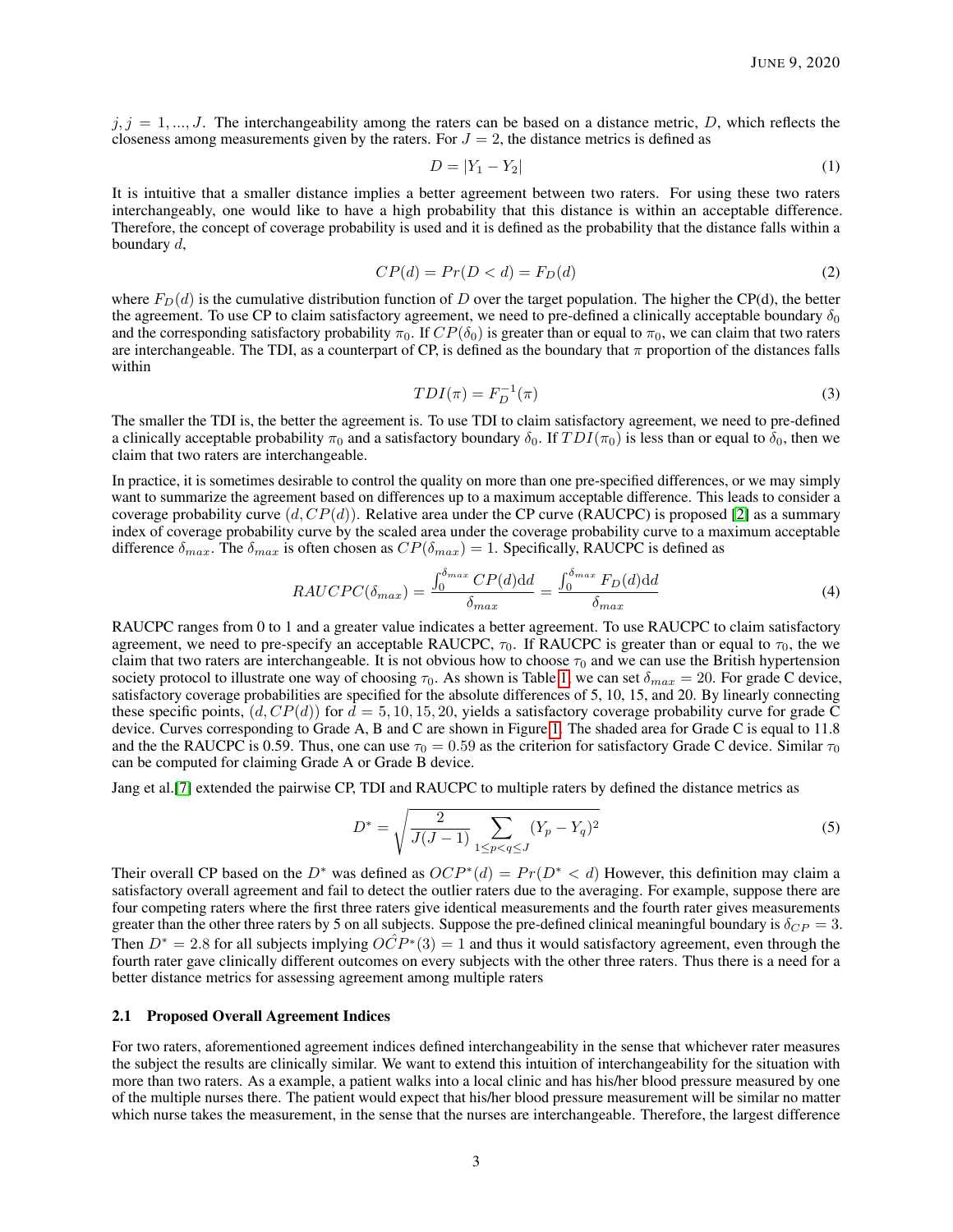<span id="page-3-0"></span>

Figure 1: Agreement criteria based on RAUCPC for three different grades of BP devices.

between any two nurses should be clinically negligible. Following this idea, we define a new distance metric, maximum pairwise difference (MPD), among J raters as

$$
D = \max\{|Y_j - Y_{j'}| : j, j' = 1, \cdots, J\}
$$
\n(6)

The maximum pairwise difference could avoid the pitfalls brought by averaging all pairwise difference and can be reduced to the pairwise difference when  $J = 2$ . The new overall coverage probability (OCP) and overall totally deviation index (OTDI) based on MPD are defined as

$$
OCP(d) = Pr(D \le d) = F_D(d) \qquad OTDI(\pi) = F_D^{-1}(\pi) \tag{7}
$$

where  $F_D(d)$  is the cumulative distribution function of MPD. The OCP measures the probability that maximum pairwise difference among J raters are less than a given acceptable boundary  $\delta_0$  with clinical meaning. To use OCP to claim satisfactory agreement, we need to pre-define a clinically acceptable boundary  $\delta_0$  and the corresponding satisfactory probability  $\pi_0$ . Since the PMD is in the same unit of pairwise distance,  $\delta_0$  can be chosen similarly with the pairwise CP. If  $OCP(\delta_0) \ge \pi_0$ , then chance that the measurements given by J raters on the same subject are within distance  $\delta_0$  is greater than  $\pi_0$ . As a counterpart of OCP, OTDI captures the boundary that all possible pairwise differences among the raters of  $100\pi_0\%$  subjects are fall into (-OTDI( $\pi_0$ ), OTDI( $\pi_0$ )) and if OTDI( $\pi_0$ ) is smaller than the pre-set satisfactory boundary  $\delta_0$  then we could claim that the raters are interchangeable.

When there are more than one acceptable boundary is of interest or we are interested in an aggregated agreement up to a maximum boundary  $\delta_{max}$ , the overall relative area under the overall coverage probability curve, as an extension of RAUCPC, is defined as

$$
RAUOCPC(\delta_{max}) = \frac{\int_0^{\delta_{max}} OCP(d) \, \mathrm{d}d}{\delta_{max}} = \frac{\int_0^{\delta_{max}} F_D(d) \, \mathrm{d}d}{\delta_{max}} \tag{8}
$$

Like RAUCPC, RAUOCPC ranges from 0 to 1 and higher values indicates a good agreement. Since the MPD preserves the original unit of the measurement, we can use the clinical information from the pairwise version about the acceptable boundary for setting multiple boundaries for MPD. In this way, we could set the satisfactory RAUOCPC the same way as we did for the pairwise RAUCPC.

#### 2.2 Estimation and Inference

We propose a unified distribution-free GEE approach to estimate and make inference on OCP, OTDI and RAUOCPC. Minimum assumptions are made as follows: (1) measurements of different subject are independent; (2) replicated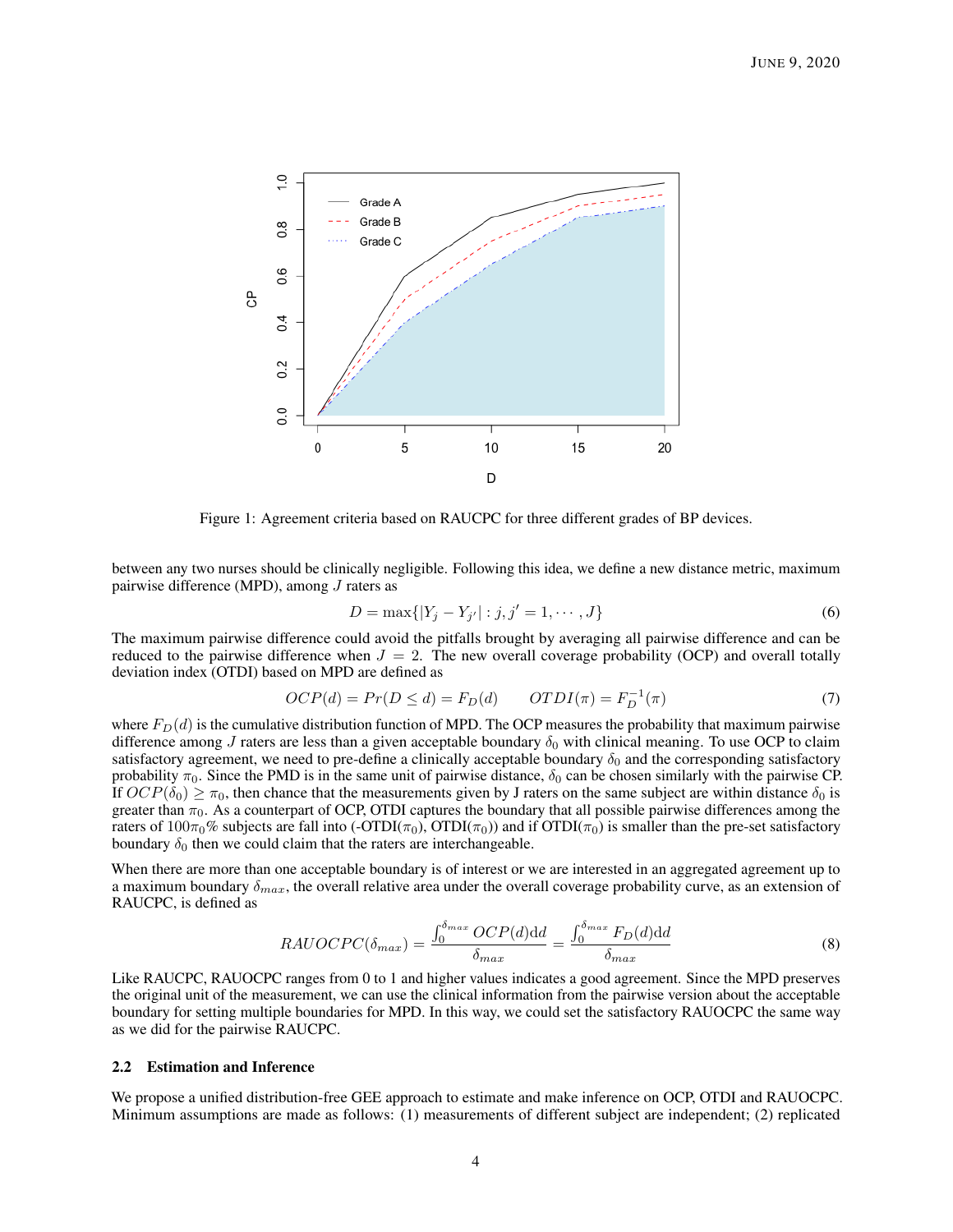measurements are i.i.d. given the same rater on the same subject. Since current estimators for RAUCPC proposed by Barnhart[\[4\]](#page-12-3) can not be expressed as a sum of function of each subjects, they are unable to fit in the GEE framework. Therefore, in this section, in order to have a unifed GEE model for RAUOCPC together with OCP and OTDI, we first propose a new unbiased non-parametric estimator for pairwise RAUCPC and RAUOCPC. Second, we present the unified GEE model and the inference approach.

#### 2.2.1 Unbiased Non-parametric Estimator for RAUCPC

Barnhart[\[4\]](#page-12-3) proposed both parametric and non-parametric approaches for estimating RAUCPC. The parametric RAUCPC estimator is calculated based on the estimated density function of D where the measurements are assumed to follow a normal distribution. While for the non-parametric estimator, suppose all distinct observations of  $D$  are  $d_1 < \cdots < d_m$  with the corresponding estimated values of  $CP(d_i)$ . Let  $d_0 = 0$  and  $d_{m+1} = \delta_{max}$ , the estimated RAUCPC is equal to the area under the connected line  $(d_i, \hat{CP}(d_i))$  based on trapesoid rule. It is clear that both estimators cannot be expressed as a sum of independent functions of individual subjects. Therefore, a new unbiased nonparametric estimator is developed below for our unified GEE framework.

The RAUCPC is defined as the scaled integration of cumulative distribution function of distance metric from 0 to a maximum acceptable boundary  $\delta_{max}$ . By the role of integration by parts,

$$
\int_0^{\delta_{max}} F_D(d) \mathrm{d}d = F_D(d) d \vert_0^{\delta_{max}} - \int_0^{\delta_{max}} df_D(d) \mathrm{d}d \tag{9}
$$

$$
= \delta_{max} \int_0^{\delta_{max}} f_D(d) \mathrm{d}d - \int_0^{\delta_{max}} df_D(d) \mathrm{d}d \tag{10}
$$

<span id="page-4-0"></span>
$$
=\int_{0}^{\delta_{max}} (\delta_{max} - d) f_D(d) \mathrm{d}d \tag{11}
$$

We note that equation [\(11\)](#page-4-0) has the form of expectation for the following new random variable,

$$
C = \begin{cases} \delta_{max} - D & 0 \le D < \delta_{max} \\ 0 & D \ge \delta_{max} \end{cases}
$$
 (12)

$$
= \max(0, \delta_{max} - D) \tag{13}
$$

<span id="page-4-1"></span>Then equation [\(11\)](#page-4-0) can be expressed as  $E[C]$  which is proofed in the Appendix [A.](#page-14-0) This leads to the following lemma.

Lemma 2.1 *The relative area under coverage probability curve can be expressed as, i.e.,*

$$
RAUCPC = \frac{\int_0^{\delta_{max}} F_D(d) \mathrm{d}d}{\delta_{max}} = \frac{E[C]}{\delta_{max}} \tag{14}
$$

Similarly, for RAUOCPC with multiple raters,  $RAUOCPC = E[C]/\delta_{max}$ . Followed by the Lemma [2.1,](#page-4-1) we can use moment estimator  $\frac{1}{N}\sum_{i=1}^{N}C_i/\delta_{max}$  for RAUCPC/RAUOCPC when there is no replications. This form of estimator can be easily incorporated into GEE framework when there are replicates.

The performance of this new non-parametric estimator of RAUCPC is assessed via simulation and the results are presented in Appendix [F.](#page-19-0) In general, for both normally and non-normally distributed data, the new proposed nonparametric estimator has similar or better performance than the previous estimators[\[4\]](#page-12-3) in terms of bias and mean square error(MSE).

#### 2.2.2 Unified Generalized Estimation Equation Approach

Let  $Y_{ijk}$  be the kth successive replicate measured by jth rater on ith subject. It is reasonable to assume that successive replicates measured by same rater on same subject are equivalent where  ${Y_{ij1}, \dots, Y_{ijk}}$ , are identically and independent distributed when we condition on ith subject and jth rater. This assumption implies that the unconditional distribution of  $Y_{ij} = (Y_{ij1}, \cdots, Y_{ijK})$  has a distribution with an exchangeable correlation matrix  $\Sigma_j$  where we denote  $cor(Y_{ijk}, Y_{ij'k'}) = \rho_{jj'} \forall k, k', cor(\mathbf{Y}_{ij}, \mathbf{Y}_{ij'}) = \rho_{jj'} \mathbf{1}_{K_j \times K_{j'}}$ ,  $\mathbf{1}_{K \times K}$  is a  $K_j \times K_{j'}$  matrix with 1 as elements and  $K_j$  is the number of replicates for jth rater. For simplicity, we assume that the number of replicates are equal to K for all raters per subjects and it can be easily extended to unbalanced design. Since MPD is defined over a collection of J measurements with one from each rater on the same subject, when there are  $K$  replications of each raters, we can get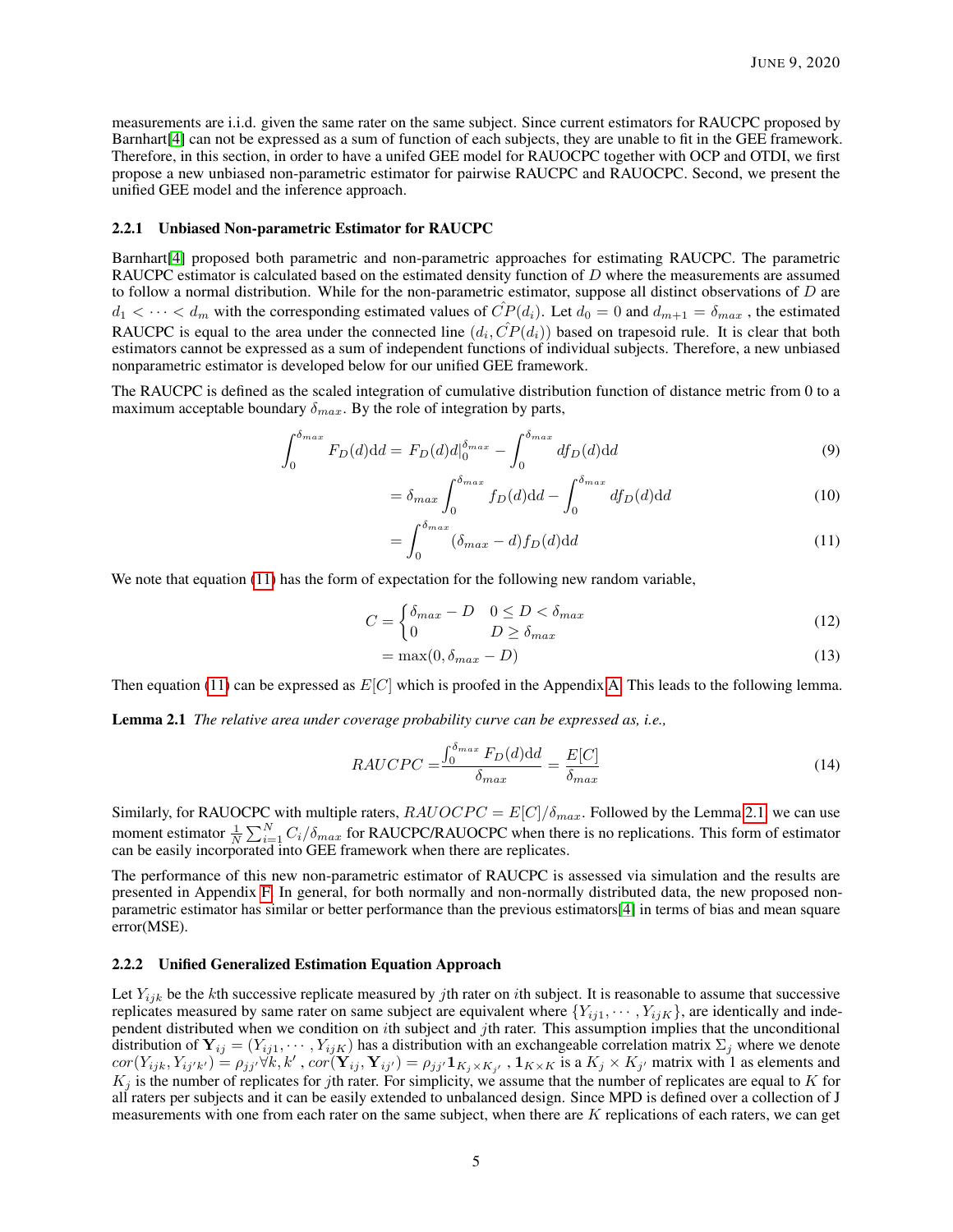$K^J$  distinct collections of  $\{Y_{i1k_1}, \cdots, Y_{iJk_J}\}, k_j = 1, \cdots, K$ . On each collection, we could compute the observed MPD and index it by m. The MPD at the mth collection,  $\{k_1^m, \dots, k_J^m\}$ , is expressed as

$$
D_{im} = max\{|Y_{ijk_j^m} - Y_{ij'k_{j'}^m}| : j, j' = 1, \cdots, J\}, \quad m = 1, \cdots, K^J
$$
 (15)

If  $J = 2$ , then this distance reduces to the distance for two raters mentioned above. For a random subject i, we have a random vector  $D_i = (D_{i1}, \dots, D_{iM})$  where  $D_{im}$  has the same marginal distribution  $F_D(d)$ .

To develop a unified form, we first denote the agreement index of interest, OCP, OTDI or RAUOCPC, as  $\beta$  and channel it with the parameter for estimation,  $\theta$ , in GEE model with link function  $\theta = g(\beta)$ . For OCP and RAUOCPC ranging from 0 to 1, logit transformation is used. For OTDI, since it is greater than 0, the natural log transformation is used. After transformation, the parameter of interest,  $\theta$ , in GEE model can range form  $-\infty$  to  $\infty$ . Under the standard GEE framework[\[8\]](#page-13-1), we need to find a function  $s(D_{im}, \beta)$  such that  $E[s(D_{im}, \beta)] = 0$ . Let  $I(\cdot)$  be the indicator function, we choose the following  $s(\cdot)$  corresponding to different agreement parameters of interest

$$
s(D_{im}, \theta) = I(D_{i1} < \delta_0) - g(\theta) \qquad \beta = OCP(\delta_0) = g(\theta) = \frac{\exp(\theta)}{1 + \exp(\theta)} \qquad (16)
$$

$$
s(D_{im}, \theta) = \pi_0 - I(D_{i1} - g(\theta) < 0) \tag{17}
$$
\n
$$
\beta = OTDI(\pi_0) = g(\theta) = \exp(\theta) \tag{17}
$$

$$
s(D_{im}, \beta) = \frac{\max(0, \delta_{max} - D_{i1})}{\delta_{max}} - g(\theta) \qquad \beta = RAUOCPC(\delta_{max}) = g(\theta) = \frac{\exp(\theta)}{1 + \exp(\theta)} \qquad (18)
$$

Now we construct the generalized estimating equations system based on  $\{D_i\}_{i=1,\dots,N}$  as follow,

<span id="page-5-4"></span><span id="page-5-3"></span><span id="page-5-0"></span>
$$
\sum_{i=1}^{N} \Gamma_i^T V_i^{-1} S_i = 0 \tag{19}
$$

 $\mathbf{S}_i = (s(D_{i1}, \theta), \cdots, s(D_{iM}, \theta))^T$ ,  $\Gamma_i = \frac{\partial S_i}{\partial \theta}$ ,  $V_i = A_i^{1/2} R_w(\alpha) A_i^{1/2}$  with working correlation matrix  $R_w(\alpha)$  and  $A_i = diag(\Sigma_S)$  where  $\Sigma_S$  is the covariance matrix of  $S_i$ . For OCP and RAUOCPC, we have  $\frac{\partial s(D_{im}, \theta)}{\partial \theta} = \frac{\exp(\theta)}{(1 + \exp(\theta))^2}$ which does not depend on  $D_{im}$ .

For OTDI, we note that  $s(D_{im}, \theta)$  is not differentiable with regard to  $\theta$  and a different definition of  $\Gamma_i$  in equation (19) is needed. Rather than differentiating  $s(D_{im}, \theta)$ , we would differentiate its expectation,  $\pi_0 - F_D(D_{im}, \text{where } F_D(d)$ is the marginal cumulative distribution function of  $D_{im}$ . Then,  $\Gamma_i = 1_n f_D(\exp(\theta)) \exp(\theta)$  where  $f_D(\exp(\theta))$  is the marginal density function of  $D_{im}$  at point  $\exp(\theta)$ . The marginal distribution,  $f_D(\theta)$ , is a nuisance parameter and needs to be estimated in order to solve equation (19).A smoothed kernel density[\[9\]](#page-13-2) can be used and implemented by using a R function *kde* in R 3.1.1. With this new  $\Gamma_i$  in (19), we show that the limiting distribution of  $\hat{\theta}$  still follows the general results of GEE in Appendix [B.](#page-15-0)

Therefore, across three kinds of agreement indices,  $\Gamma_i$  can be expressed as

$$
\Gamma_i = \mathbf{1}_{M \times 1} h(\theta)
$$
\n(20)

\nwhere  $h(\theta) = \frac{\exp(\theta)}{(1 + \exp(\theta))^2}$  for OCP and RAUOCPC and  $h(\theta) = f_D(\exp(\theta)) \exp(\theta)$  for OTDL.

Now we consider the specification of working correlation matrix  $R_w(\alpha)$  with nuisance parameter  $\alpha$ . The optimal asymptotic efficiency of  $\hat{\theta}$  is achieved when  $R_w(\alpha)$  coincides with the true correlation matrix of  $D_i[10]$  $D_i[10]$ . A misspecified working correlation matrix could greatly compromised the efficiency especially when sample size is small and design is unbalance[\[11\]](#page-13-4). Therefore, generally a working correlation matrix resembling the truth is desirable. However, for our model, using the independent working correlation matrix will obtain the same efficiency (see theorem below) as the true correlation matrix. This may seem to be surprising, but it is due to the unique structure of true correlation matrix for agreement data as shown in the lemma below. Therefore, we will use the independent working correlation matrix in equation [\(19\)](#page-5-0) without the need to estimate the nuisance parameter  $\alpha$  in the working correlation matrix.

<span id="page-5-1"></span>**Lemma 2.2** Given  $Y_{ijk}|i,j$  are i.i.d, the sum of elements in each row of correlation matrix of  $S_i$ ,  $R_0$ , are equal.

The proof of lemma [2.2](#page-5-1) is in Appendix [C.](#page-15-1) Based on this lemma, we have the following theorem on efficiency.

Theorem 2.3 *The GEE estimator obtained from equation [\(19\)](#page-5-0) will achieve the same asymptotically statistical efficiency under either the true correlation matrix or the independent working correlation matrix. The limiting distribution of*  $\theta$  *is* 

<span id="page-5-5"></span><span id="page-5-2"></span>
$$
n^{-1/2}(\hat{\theta} - \theta_0) \to \mathcal{N}\left(0, \frac{a\sigma_S^2}{Mh^2(\theta_0)}\right) \tag{21}
$$

*where* a *is the row sum of*  $R_0$ ,  $\sigma_S^2 = var(s(D_{im}, \theta))$  and  $M = K^J$ .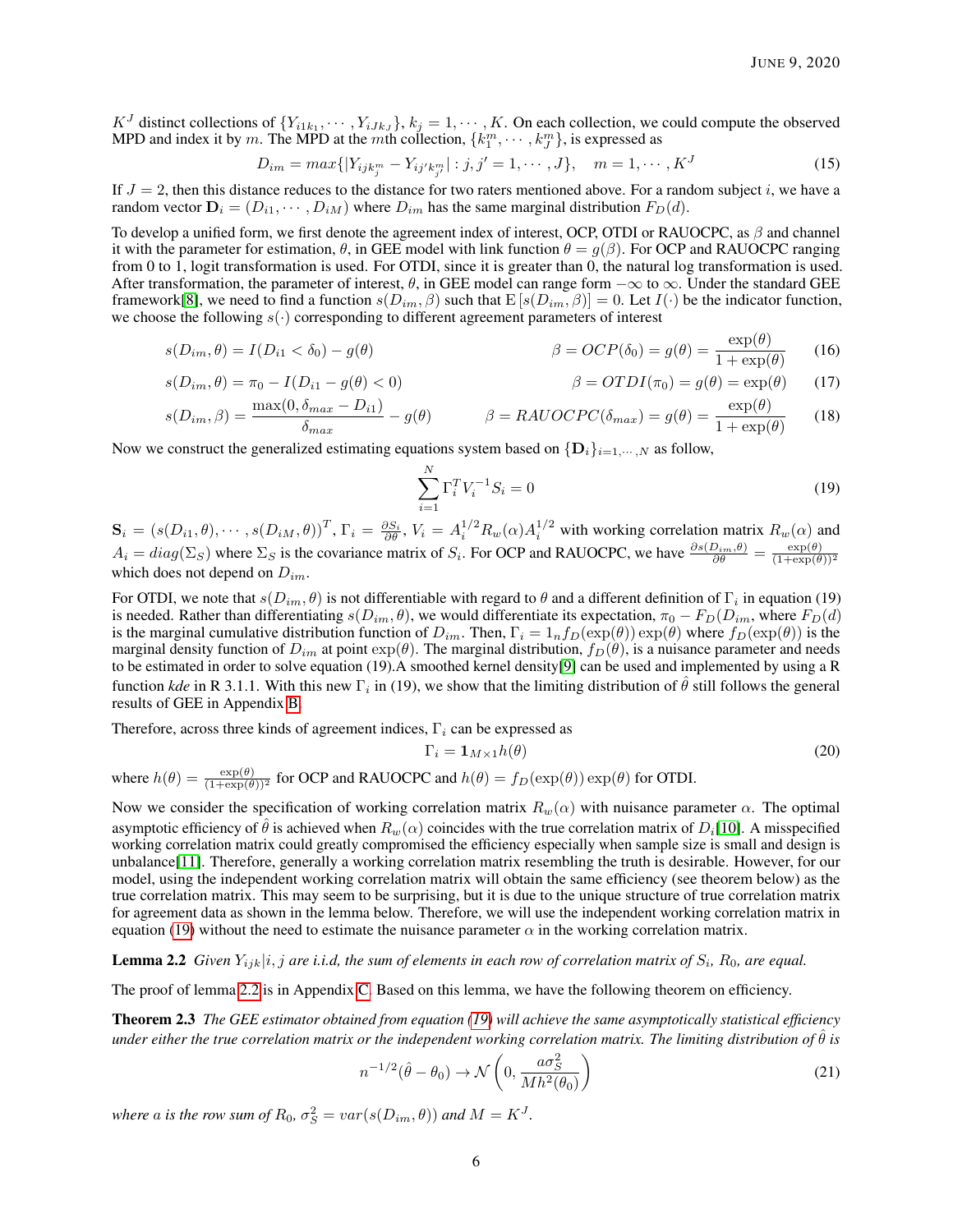The proof is in Appendix [D.](#page-17-0) The variance form in equation [\(21\)](#page-5-2) is the simplification of the robust sandwich estimator after utilizing equation [\(20\)](#page-5-3) and Lemma [2.2.](#page-5-1) The estimation from equation [\(19\)](#page-5-0) and inference [\(21\)](#page-5-2) can be obtained by standard statistical software that implements GEE. Moreover, the results can be easily extended to the unbalance design with  $M = \prod_{j=1}^{J} K_j$  where  $K_j$  is the number of replicates for jth rater.

Our main interest is to determine whether the considered raters can be used interchangeably. This can be determined by performing a hypothesis test on one of the three indices depending on the nature of the question. The hypothesis can be formed as one of the following,

<span id="page-6-2"></span><span id="page-6-1"></span><span id="page-6-0"></span>
$$
H_0: OCP(\delta_0) < \pi_0 \quad versus \quad H_a: OCP(\delta_0) \ge \pi_0 \tag{22}
$$

$$
H_0: OTDI(\delta_0) > \delta_0 \quad versus \quad H_a: OTDI(\delta_0) \le \delta_0 \tag{23}
$$

$$
H_0:RAUOCPC(\delta_{max}) < \tau_0 \quad versus \quad H_a:RAUOCPC(\delta_{max}) \ge \tau_0 \tag{24}
$$

If the null hypothesis is rejected, we can claim that the considered raters are interchangeable. Moreover, note here we use one-sided test instead of two-sided test, since the primary interest is to determine if the raters can be used interchangeably. For example, suppose the satisfactory OCP is 0.9 for an acceptable difference  $\delta_0$  which means we will claim the raters are interchangeable if more than 90% of the MPD is within  $\delta_0$ . One would not want to frame the hypothesis as  $H_0$ :  $OCP(\delta_0) = 0.9$  versus  $H_a$ :  $OCP(\delta_0) \neq 0.9$ , because we would reject the null hypothesis either with low or high OCP, e.g., when  $OCP(\delta_0) = 0.5$  or  $OCP(\delta_0) = 0.95$ . It would not make sense to claim the interchangeability among the raters when  $OCP(\tilde{\delta}_0) = 0.5$  by rejecting the null. Therefore, hypotheses like [\(22\)](#page-6-0), [\(23\)](#page-6-1) or [\(24\)](#page-6-2) make more sense for agreement studies.

#### 3 Simulation

We assess the performance of the new proposed overall indices by using simulated data from both normal and log-normal distributions. Suppose each subject is measured by three raters with  $J = 3$ . Let  $Y_{ij} = (Y_{ij1}, \dots, Y_{ijK})$  be the K replicates measured by rater j on subject i and  $Y_i = (Y_{i1}, Y_{i2}, Y_{i3})^T$  be  $3K \times 1$  vector of measurements of subject i. Without loss of generosity, we simulated data so that the mean and covariance matrix of  $Y_i$  have the following forms

<span id="page-6-4"></span><span id="page-6-3"></span>
$$
\mu = (\mu_1 \mathbf{1}_{1 \times K}, \mu_2 \mathbf{1}_{1 \times K}, \mu_3 \mathbf{1}_{1 \times K})^T
$$
\n(25)

$$
\Sigma_Y = \begin{pmatrix}\n\sigma_1^2 \Sigma_1 & \sigma_1 \sigma_2 \rho_{12} \mathbf{1}_{K \times K} & \sigma_1 \sigma_3 \rho_{13} \mathbf{1}_{K \times K} \\
\sigma_1 \sigma_2 \rho_{12} \mathbf{1}_{K \times K} & \sigma_2^2 \Sigma_2 & \sigma_2 \sigma_3 \rho_{23} \mathbf{1}_{K \times K} \\
\sigma_1 \sigma_3 \rho_{13} \mathbf{1}_{K \times K} & \sigma_2 \sigma_3 \rho_{23} \mathbf{1}_{K \times K} & \sigma_3^2 \Sigma_3\n\end{pmatrix}
$$
\n(26)

$$
\Sigma_j = \begin{pmatrix} 1 & \rho_j & \rho_j \\ \rho_j & 1 & \rho_j \\ \rho_j & \rho_j & 1 \end{pmatrix} \text{ for } j=1,2 \text{ and } 3
$$
 (27)

where  $\sigma_i^2$  is intra-rater variance,  $\rho_{jj'}$  represent the correlation between rater j and j' and  $\rho_j$ . For log-normal data  $Y_i$  is generated by taking exponential transformation of a random vector from a multivariate normal distribution specified in Appendix [E](#page-18-0) so that the resulting  $Y_i$  has the above form of mean and covariance matrix.

The agreement indices and the correlation matrix of  $D_i$  from equation [\(15\)](#page-5-4) cannot be expressed allegorically as functions of the mean and covariance matrix parameters for the specified normal and log-normal distributions. Therefore, numerical approximation is used to obtain the true values of the agreement indices and correlation matrix of  $D_i$ given the true parameters of the normal and log-normal distributions. Specifically one simulated data set with a huge sample size of 100,000 is generated to represent the true population. True agreement indices are obtained by using the corresponding GEE estimators of the agreement indices based on this large data set and the true correlation matrix of  $D_i$  is obtained by the observed sample correlation matrix of the observed  $D_i$ .

we set acceptable difference of  $\delta_0 = 4$  and  $\delta_0 = 3.5$  for normal and log-normal data respectively in OCP, acceptable probability of  $\tau_0 = 0.8$  in OTDI and maximum acceptable difference of  $\delta_{max} = 5$  and  $\delta_{max} = 4$  for normal and log-normal data respectively in RAUOCPC. To set the parameters for the normal and log-normal distributions, we leverage the intra- and inter-rater correlation and systematic shift between raters to achieve the following four different agreement scenarios and the resulting true values of OCP, OTDI and RAUOCPC are shown in table [2-](#page-8-0)[4](#page-10-0) for each scenarios.

- High agreement: no systematic shift in means  $\mu = (1, 1, 1)$  and high correlation  $\rho_j = 0.8$  and  $\rho_{jj'} = 0.5$  for  $j, j' = 1, 2, 3$
- Moderate agreement: no systematic shift in means  $\mu = (1, 1, 1)$  and low correlation  $\rho_j = 0.5$  and  $\rho_{jj'} = 0.1$ for  $j, j' = 1, 2, 3$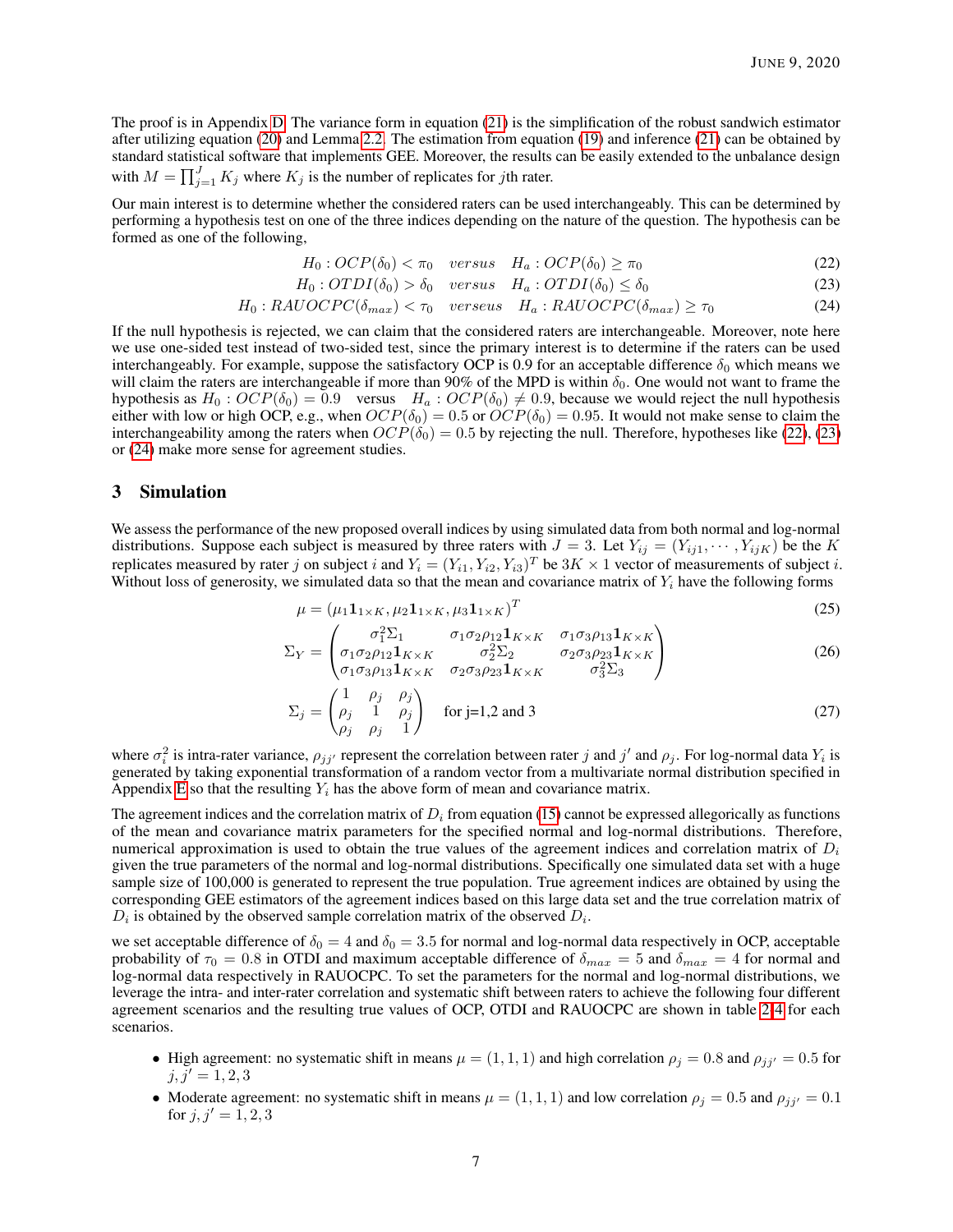- Mild agreement: systematic shift in means  $\mu = (3, 1, 1)$  and high correlation  $\rho_j = 0.8$  and  $\rho_{jj'} = 0.5$  for  $j, j' = 1, 2, 3$
- Low agreement: systematic shift in means  $\mu = (3, 1, 1)$  and low correlation  $\rho_j = 0.5$  and  $\rho_{jj'} = 0.1$  for  $j, j' = 1, 2, 3$

For all four parameter scenarios, we set the intra-rater variability be  $\sigma_1^2 = \sigma_1^2 = 2$  and  $\sigma_3^2 = 1$  to represent some heterogeneity across the raters. Designs without replicates and with replicates of 3 are simulated and we consider sample size of 20, 30, 100, and 500. Together with the four different parameter settings, this resulted in a total of 48 simulation scenarios. For each scenario, a total of 10,000 simulated data sets are generated.

The performance of the proposed GEE approach are evaluated by reporting bias of estimated agreement indexes, mean square error(MSE), standard deviation(SD) of the 10,000 estimated agreement indexes and coverage rate (CR), where CR is defined as the percentage of estimated one-sided 95% confident interval cover the true value. Moreover, the standard errors of estimators are calculated using the true correlation matrix,  $se_t$ , and independent working correlation matrix,  $se_{ind}$ , to confirm our theoretical result in Theorem [2.3.](#page-5-5) The results are shown in table [2,](#page-8-0) table [3](#page-9-0) and table [4](#page-10-0) for OCP, OTDI and RAUOCPC respectively.

In general, the simulation results show that the bias is negligible for both normal and non-normal data sets even when the sample size is as small as 20, since the proposed approach is unbiased and does not rely on the normality and homogeneity assumption. The results from data sets with replicates outperform the those for data without replicates in terms of bias and MSE. When sample size is small, the CR is closer to  $95\%/$ ? for data with the replicates than those without replicates. Moreover, for all three indices and different sample sizes, the absolute difference between the robust sandwich estimator with independent working correlation matrix  $se_{ind}$  and the one with true correlation matrix  $se_t$  is less than or equal than 0.001 which confirms Theory [2.3.](#page-5-5)

For OCP, as shown in Table [2,](#page-8-0) the OCP varies from 50% to over 90% for different combination of correlation and mean values. For data sets without replicates, some OCP estimates are unidentifiable when the true OCP exceeds 80% and sample size is under 30, since all PMDs are smaller than the pre-determined satisfactory boundary  $\delta_0$ . A reasonable CR around 94% can be achieved for such data sets for sample size of 100 or larger. While for the data sets with replicates, all OCP estimations are well defined and the 94.3% CR can be achieved for sample size of 20. As shown in Table [3,](#page-9-0) the true TDI varies from 1.3825 to 4.0512 for different combination of correlation and mean values. When sample size is small, the CR is over 96% for data sets without replicates which may due to the inaccuracy of estimating kernel function with limited sample. While a reasonable CR around 92% to 96% can be achieved for the data sets with replicates across all sample sizes. For RAUOCPC, we set  $\delta_{max} = 5$  and  $\delta_{max} = 4$  for normal and log-normal data respectively. As shown in Table [4,](#page-10-0) the true RAUOCPC varies from 0.3101 to 0.7719 for different combination of correlation and mean values. The RAUOCPC does not encounter the same problems when sample size is small as the OCP and OTDI. The CR is between 94% and 96% for all parameter scenarios.

## <span id="page-7-0"></span>4 BP Example

The proposed indices and inference approach are illustrated with the systolic blood pressure data in the Bland and Altman's paper [\[5\]](#page-12-4). In this data example, the blood pressures of 85 patients were measured by three raters (two human observers J and R and one device S). Each raters measured every patients three times successively that can be treated as replicates.We assess the overall agreement among these three raters along with the intra-rater agreement within each raters as well as the pairwise inter agreement by OCP, OTDI and ORAUCPC with estimation and inference conducted by the proposed unified GEE approach.

The descriptive statistics of BP data is listed in table [\(5\)](#page-11-0). We summarize the data by mean and stander deviation within each raters and assess the normality assumption of replicates from same rater and pairwise difference between any two raters by Doornik-Hansen's test where a p-value less than 0.05 indicates a significant departure form a multivariate normal distribution. As shown in the Table [5](#page-11-0) , the human rater S tends to have higher BP measurements with a average measurement of 143.04 mmHg than the other two raters whose numbers are around 127 mmHg. Moreover, based on  $SD_{intra}$ , the rater S has lager within-rater variability than the raters J and R which implies that the heterogeneity among the raters exists. Furthermore, the p-value of Doornik-Hansen's test for the measurement from each raters and the difference between raters are all less than 0.05 indicating that the normality assumption required for the estimation and inference approaches of unscaled indexes proposed by Lin[\[6\]](#page-12-5) and Jang et al.[\[7\]](#page-13-0) do not hold and their approaches are unsuitable for the BP dataset.

To assess the overall agreement among three raters, the new OCP, OTDI and RAUOCPC are used in analyzing the BP dataset. The satisfactory agreement is set based on the British hypertension society protocol (BHSP) for the evaluation of blood pressure measuring device [\[3\]](#page-12-2) shown in Table [5.](#page-11-0) For OCP, we set the pre-determined clinically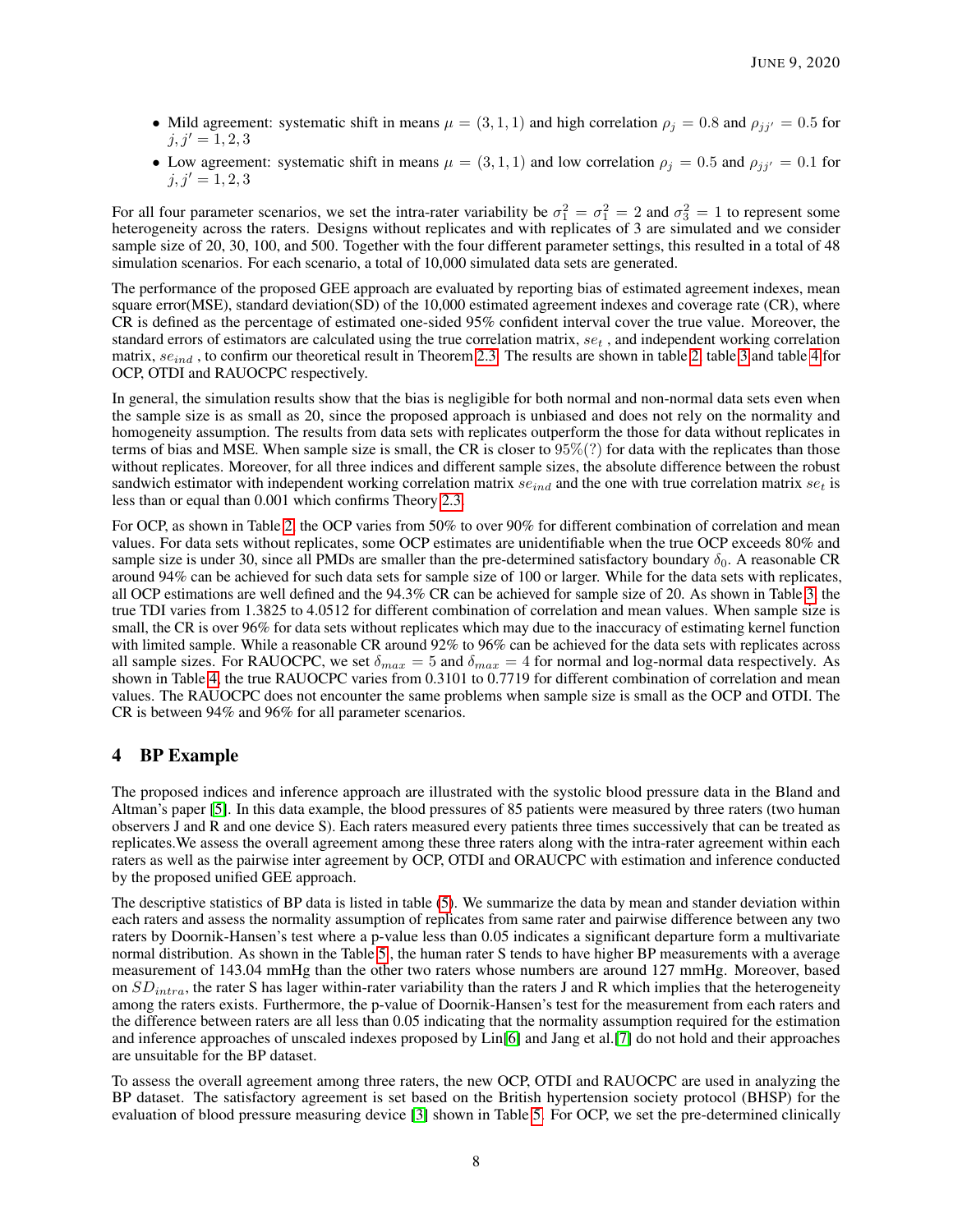| nsub                     | nrep       | Corr                    | Shift                     |            |           |          | Normal                                                                                         |        |                                                                                                                            |           |                              |                                                                                                                                                                                                                                                                          |                     |          | Lognormal    |          |                     |                    |
|--------------------------|------------|-------------------------|---------------------------|------------|-----------|----------|------------------------------------------------------------------------------------------------|--------|----------------------------------------------------------------------------------------------------------------------------|-----------|------------------------------|--------------------------------------------------------------------------------------------------------------------------------------------------------------------------------------------------------------------------------------------------------------------------|---------------------|----------|--------------|----------|---------------------|--------------------|
|                          |            |                         |                           | True       |           |          |                                                                                                |        |                                                                                                                            |           |                              | True                                                                                                                                                                                                                                                                     |                     |          |              |          |                     |                    |
|                          |            |                         |                           | <b>OCP</b> | Bias      | $SD_t^a$ | $SE_{ind}^{\mathbf{b}}$                                                                        | $SE_t$ | MSE                                                                                                                        | g         | $n \text{miss}$ <sup>d</sup> | <b>OCP</b>                                                                                                                                                                                                                                                               | Bias                | $SD_t^a$ | $SE_{ind}^b$ | $SE_t^c$ | <b>MSE</b>          | CR                 |
|                          |            | ្ម<br>ដ                 | $\Xi$                     | 0.9412     | 0.0008    | 0.4976   | 0.8738                                                                                         |        | 0.0027                                                                                                                     | $100.0\%$ | 3000                         | 0.9444                                                                                                                                                                                                                                                                   | 0.0007              | 0.4949   | 0.8787       |          | 0.0026              | $\overline{100}$ . |
| ິລິ ລິ ລິ                |            | high                    |                           | 0.9412     | $-0.0003$ | 0.6777   | 0.5875                                                                                         | 0.5730 | 0.0010                                                                                                                     | 90.4%     |                              | 0.9444                                                                                                                                                                                                                                                                   | $-0.0054$           | 0.7850   | 0.7597       | 0.7418   | 0.0015              | 95.8               |
|                          |            | $\operatorname{high}$   | $\tilde{z}$               | 0.9412     | $-0.0003$ | 0.5869   | 0.6520                                                                                         |        | 0.0011                                                                                                                     | 92.3%     | 464                          | 0.9444                                                                                                                                                                                                                                                                   | 0.0001              | 0.5826   | 0.6673       |          | 0.0011              | 93.8               |
|                          |            | high                    | $\tilde{z}$               | 0.9412     | $-0.0001$ | 0.4071   | 0.3731                                                                                         | 0.3696 | 0.0004                                                                                                                     | 93.0%     |                              | 0.9444                                                                                                                                                                                                                                                                   | $-0.0001$           | 0.5821   | 0.5071       | 0.5031   | 0.0007              | 93.5               |
|                          |            | high                    | $\tilde{z}$               | 0.9412     | 0.0000    | 0.4770   | 0.4553                                                                                         |        | 0.0006                                                                                                                     | 92.8%     | $\mathcal{Z}$                | 0.9444                                                                                                                                                                                                                                                                   | 0.0002              | 0.4860   | 0.4695       |          | 0.0005              | 94.9               |
|                          | $ \infty$  |                         | $\mathsf{S}^{\mathsf{o}}$ | 0.9412     | 0.0000    | 0.2724   | 0.2634                                                                                         | 0.2623 | 0.0002                                                                                                                     | 94.0%     |                              | 0.9444                                                                                                                                                                                                                                                                   | $-0.0003$           | 0.3653   | 0.3489       | 0.3479   | 0.0003              | 95.2               |
|                          |            | high<br>high            | $\tilde{z}$               | 0.9412     | 0.0001    | 0.1953   | 0.1925                                                                                         |        | 0.0001                                                                                                                     | 95.4%     |                              | 0.9444                                                                                                                                                                                                                                                                   | 0.0001              | 0.1988   | 0.1977       |          | 0.0001              | 95.1               |
| 8888<br>1888             | ⊣ ຕ        | high                    | $\tilde{z}$               | 0.9412     | 0.0001    | 0.1169   | 0.1177                                                                                         | 0.1176 | 0.0000                                                                                                                     | 95.3%     |                              | 0.9444                                                                                                                                                                                                                                                                   | 0.0001              | 0.1547   | 0.1534       | 0.1536   | 0.0001              | 95.                |
|                          |            | $\frac{8}{2}$           | $\Xi$                     | 0.8066     | $-0.0013$ | 0.6119   | 0.6091                                                                                         |        | $\frac{0.0080}{2}$                                                                                                         | 98.5%     |                              | 0.8970                                                                                                                                                                                                                                                                   | $\overline{0.0003}$ | 0.6022   | 0.7696       |          | 0.0046              | $\overline{00}$    |
| ສ ສ ສ ສ                  | $\omega$   | $\sum_{i=1}^{\infty}$   | $\mathsf{S}$              | 0.8066     | $-0.0004$ | 0.3386   | 0.3279                                                                                         | 0.3201 | 0.0026                                                                                                                     | 93.9%     |                              | 0.8970                                                                                                                                                                                                                                                                   | $-0.0003$           | 0.5979   | 0.5398       | 0.5267   | 0.0022              | 93.3               |
|                          |            | $\sum_{i=1}^{\infty}$   | $\mathsf{S}^{\mathsf{O}}$ | 0.8066     | $-0.0005$ | 0.3855   | 0.3696                                                                                         |        | 0.0031                                                                                                                     | 95.1%     |                              | 0.8970                                                                                                                                                                                                                                                                   | $-0.0001$           | 0.5236   | 0.5011       |          | 0.0019              | 93.0               |
|                          | $\omega$   | $\overline{\text{row}}$ | $\mathsf{S}^{\mathsf{O}}$ | 0.8066     | $-0.0001$ | 0.2080   | 0.2065                                                                                         | 0.2048 | 0.0010                                                                                                                     | 94.4%     |                              | 0.8970                                                                                                                                                                                                                                                                   | $-0.0001$           | 0.3481   | 0.3316       | 0.3286   | 0.0009              | 94.6               |
| $\overline{5}$           |            | $\sim$                  | $\tilde{z}$               | 0.8066     | $-0.0004$ | 0.2601   | 0.2568                                                                                         |        | 0.0016                                                                                                                     | 93.7%     |                              | 0.8970                                                                                                                                                                                                                                                                   | 0.0002              | 0.3509   | 0.3409       |          | 0.0009              | 95.4               |
|                          |            | $\sim$                  | $\tilde{z}$               | 0.8066     | 0.0000    | 0.1469   | 0.1459                                                                                         | 0.1454 | 0.0005                                                                                                                     | 94.7%     |                              | 0.8970                                                                                                                                                                                                                                                                   | 0.0002              | 0.2357   | 0.2320       | 0.2311   | 0.0005              | 95.2               |
|                          | $\omega -$ | $\log$                  | $\tilde{z}$               | 0.8066     | 0.0000    | 0.1147   | 0.1136                                                                                         |        | 0.0003                                                                                                                     | 95.0%     |                              | 0.8970                                                                                                                                                                                                                                                                   | 0.0000              | 0.1473   | 0.1480       |          | 0.0002              | 3.6                |
| 288                      | $\omega$   | $\log$                  | $\tilde{z}$               | 0.8066     | 0.0000    | 0.0651   | 0.0651                                                                                         | 0.0651 | 0.0001                                                                                                                     | 95.0%     |                              | 0.8970                                                                                                                                                                                                                                                                   | 0.0000              | 0.1029   | 0.1030       | 0.1030   | 0.0001              | 95(                |
|                          |            | ਪ੍ਰਹ<br>ਹਵਾ             | Yes                       | 0.6457     | $-0.0015$ | 0.4974   | 0.4845                                                                                         |        | 0.0112                                                                                                                     | 96.3%     |                              | 0.7898                                                                                                                                                                                                                                                                   | 0.0007              | 0.5991   | 0.5904       |          | 0.0083              | 99.                |
|                          | $\sim$     | high                    | $\mathbf{Yes}$            | 0.6457     | $-0.0005$ | 0.3494   | 0.3480                                                                                         | 0.3395 | 0.0060                                                                                                                     | 95.0%     |                              | 0.7898                                                                                                                                                                                                                                                                   | 0.0000              | 0.4748   | 0.4452       | 0.4344   | 0.0051              | 94.9               |
|                          |            |                         | Yes                       | 0.6457     | $-0.0001$ | 0.3040   | 0.2997                                                                                         |        | 0.0046                                                                                                                     | 95.2%     |                              | 0.7898                                                                                                                                                                                                                                                                   | 0.0000              | 0.3649   | 0.3570       |          | 0.0033              | 95.4               |
| ິ<br>ລິລິ <i>ລິ</i>      | $\omega$   | high<br>high            | Yes                       | 0.6457     | $-0.0005$ | 0.2171   | 0.2170                                                                                         | 0.2150 | 0.0024                                                                                                                     | 95.0%     |                              | 0.7898                                                                                                                                                                                                                                                                   | $-0.0004$           | 0.2794   | 0.2744       | 0.2719   | 0.0020              | 95.                |
| $\overline{5}$           |            | high<br>high            | Yes                       | 0.6457     | $-0.0004$ | 0.2102   | 0.2104                                                                                         |        | 0.0023                                                                                                                     | 95.3%     |                              | 0.7898                                                                                                                                                                                                                                                                   | $-0.0001$           | 0.2509   | 0.2487       |          | 0.0016              | 94.3               |
| $\overline{5}$           | $\omega$   |                         | Yes                       | 0.6457     | $-0.0003$ | 0.1522   | 0.1527                                                                                         | 0.1521 | 0.0012                                                                                                                     | 95.2%     | ○                            | 0.7898                                                                                                                                                                                                                                                                   | $-0.0005$           | 0.1935   | 0.1925       | 0.1917   | 0.0010              | 95.1               |
| $\frac{500}{500}$        |            | high                    | Yes                       | 0.6457     | 0.0000    | 0.0924   | 0.0936                                                                                         |        | 0.0004                                                                                                                     | 94.7%     | ○                            | 0.7898                                                                                                                                                                                                                                                                   | 0.0000              | 0.1105   | 0.1100       |          | 0.0003              | 95.7               |
|                          | ر ،        | high                    | Yes                       | 0.6457     | 0.0000    | 0.0675   | 0.0681                                                                                         | 0.068  | 0.0002                                                                                                                     | 95.3%     | っ                            | 0.7898                                                                                                                                                                                                                                                                   | 0.0000              | 0.0852   | 0.0856       | 0.0856   | 0.0002              | 95(                |
|                          |            | $\overline{\text{low}}$ | Yes                       | 0.5397     | 0.0011    | 0.4706   | 0.4615                                                                                         |        | 0.0122                                                                                                                     | 95.5%     | ▷                            | 0.6802                                                                                                                                                                                                                                                                   | $-0.0012$           | 0.5230   | 0.5004       |          | $0.\overline{0108}$ | 97.5               |
| ន្ត្រន                   | $\omega$   | $\infty$                | Yes                       | 0.5397     | $-0.0012$ | 0.2922   | 0.2935                                                                                         | 0.2863 | 0.0050                                                                                                                     | 95.4%     | $\circ$                      | 0.6802                                                                                                                                                                                                                                                                   | 0.0001              | 0.3632   | 0.3532       | 0.3445   | 0.0057              | 94.6               |
|                          |            | $\infty$                | Yes                       | 0.5397     | $-0.0005$ | 0.2903   | 0.2868                                                                                         |        | 0.0050                                                                                                                     | 93.6%     | $\circ$                      | 0.6802                                                                                                                                                                                                                                                                   | $-0.0002$           | 0.3094   | 0.3078       |          | 0.0043              | 95.3               |
| $50^{\circ}$             | $\omega$   | $\infty$                | Yes                       | 0.5397     | $-0.0004$ | 0.1843   | 0.1841                                                                                         | 0.1825 | 0.0021                                                                                                                     | 95.2%     | $\circ$                      | 0.6802                                                                                                                                                                                                                                                                   | $-0.0004$           | 0.2235   | 0.2204       | 0.2183   | 0.0023              | 95.1               |
| $\overline{\Xi}$         |            | $\overline{\text{S}}$   | Yes                       | 0.5397     | $-0.0003$ | 0.2022   | 0.2017                                                                                         |        | 0.0025                                                                                                                     | 95.3%     | ○                            | 0.6802                                                                                                                                                                                                                                                                   | 0.0002              | 0.2186   | 0.2161       |          | 0.0022              | 94.6               |
| $\overline{100}$         | $\omega$   | $\infty$                | Yes                       | 0.5397     | $-0.0003$ | 0.1298   | 0.1297                                                                                         | 0.1292 | 0.0010                                                                                                                     | 94.7%     | ○                            | 0.6802                                                                                                                                                                                                                                                                   | $-0.0005$           | 0.1545   | 0.1550       | 0.1543   | 0.0011              | 95.2               |
| 500                      |            | $\overline{\text{SO}}$  | Yes                       | 0.5397     | $-0.0001$ | 0.0899   | 0.0898                                                                                         |        | 0.0005                                                                                                                     | 94.9%     |                              | 0.6802                                                                                                                                                                                                                                                                   | $-0.0001$           | 0.0958   | 0.0960       |          | 0.0004              | 95.2               |
| 500                      |            | $\sum_{i=1}^{\infty}$   | Yes                       | 0.5397     | 0.0001    | 0.0573   | 0.0579                                                                                         | 0.0579 | 0.0002                                                                                                                     | 95.3%     |                              | 0.6802                                                                                                                                                                                                                                                                   | 0.0001              | 0.0685   | 0.0691       | 0.0691   | 0.0002              | 95.2               |
|                          |            |                         |                           |            |           |          |                                                                                                |        | <sup>a</sup> Standard deviation of 10,000 estimated OCPs which should be close to the true standard error of the estimator |           |                              |                                                                                                                                                                                                                                                                          |                     |          |              |          | UNE                 |                    |
| $\circ$                  |            |                         |                           |            |           |          | <sup>b</sup> Mean estimated standard error of estimators from GEE with independent correlation |        | matrix                                                                                                                     |           |                              |                                                                                                                                                                                                                                                                          |                     |          |              |          |                     |                    |
| $\overline{\phantom{a}}$ |            |                         |                           |            |           |          | Mean estimated standard error of estimators from GEE with true correlation matrix (            |        |                                                                                                                            |           |                              | Number of simulations with estimated OCP equalling 100% which lends to undefined value in the logit function and the results are based on the outcomes without this issue<br>This value is left blank when there is no replicates because it is the same as $SE_{ind}$ ) |                     |          |              |          | 9,                  |                    |
|                          |            |                         |                           |            |           |          |                                                                                                |        |                                                                                                                            |           |                              |                                                                                                                                                                                                                                                                          |                     |          |              |          | 2020                |                    |
|                          |            |                         |                           |            |           |          |                                                                                                |        |                                                                                                                            |           |                              |                                                                                                                                                                                                                                                                          |                     |          |              |          |                     |                    |

<span id="page-8-0"></span>Table 2: Simulation Results of Overall Coverage Probability Table 2: Simulation Results of Overall Coverage Probability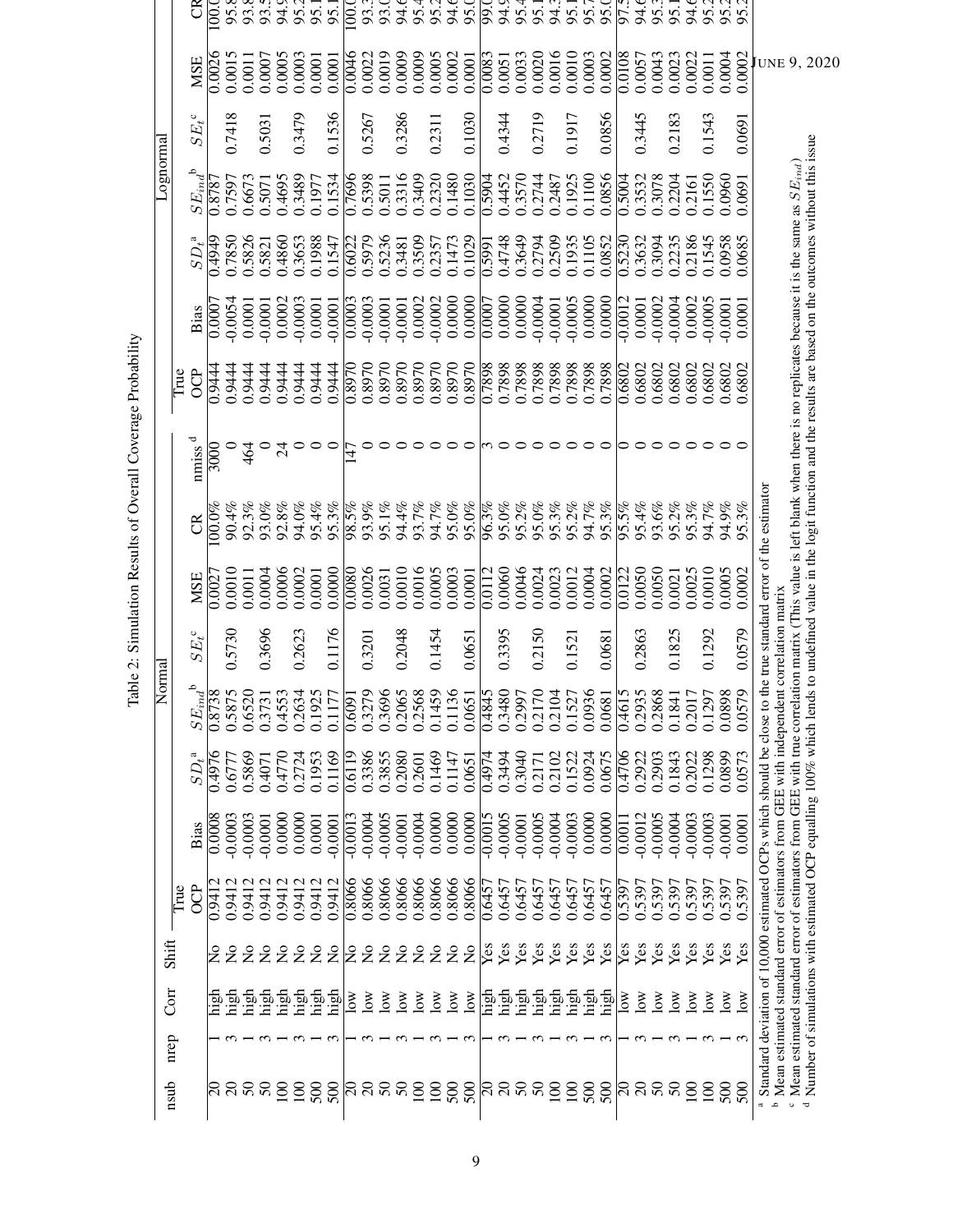<span id="page-9-0"></span>

| はんてんしょう けんきん                                                                                                     |  |
|------------------------------------------------------------------------------------------------------------------|--|
| <b>SSS</b><br>l                                                                                                  |  |
| $\ddot{\phantom{0}}$<br>.<br>.<br>.<br>.                                                                         |  |
| -<br>3<br>١<br>$\frac{1}{4}$                                                                                     |  |
| ֧֦֦֧֦֧֦֧֦֧֦֧֦֧֦֧֦֧֦֧ׅ֧֧ׅ֧֦֧ׅ֧֧ׅ֧ׅ֧ׅ֧ׅ֧ׅ֧ׅ֧ׅ֧ׅ֧ׅ֧֛֛֛֛֛֛֛֛֪֪֪֪֪֪֪֪֪֪֪֪֪֚֚֚֚֚֝֝֝֝֝֝֝֬֝֬֝֬֝֬֜֜֝֬֜֜֝֬֜֜֜֜֜֜֜֜֜֜֜֜֜֝֝֝ |  |
| 25.1                                                                                                             |  |
| i<br>$\overline{a}$                                                                                              |  |
| 5<br>j                                                                                                           |  |

| nsub                     |      | correlation                                                                                                                                                                                 | Shift                         |             |           |                  | Norma               |          |            |          |             |           |              | Lognorma         |          |        |                         |
|--------------------------|------|---------------------------------------------------------------------------------------------------------------------------------------------------------------------------------------------|-------------------------------|-------------|-----------|------------------|---------------------|----------|------------|----------|-------------|-----------|--------------|------------------|----------|--------|-------------------------|
|                          | nrep |                                                                                                                                                                                             |                               | Irue        |           |                  |                     |          |            |          | <b>True</b> |           |              |                  |          |        |                         |
|                          |      |                                                                                                                                                                                             |                               | <b>CLLO</b> | Bias      | $SD_t^{\ a}$     | $SE_{ind}$          | $SE_t^c$ | <b>MSE</b> | g        | <b>OTDI</b> | Bias      | $SD_t^{\ a}$ | $SE_{ind}$       | $SE_t^c$ | MSE    | g                       |
|                          |      |                                                                                                                                                                                             | $\tilde{\mathsf{z}}$          | 2.2455      | $-0.0852$ | .138C            | 0.1657              |          | 0.0948     | $91.6\%$ | .3808       | $-0.0658$ |              | $\frac{3401}{2}$ |          | .1853  | 87.8%                   |
| ສ ສ ສ ສ                  |      | High                                                                                                                                                                                        | $\overline{a}$                | 2.2455      | $-0.0003$ | .0896            | 0.0938              | 0.0938   | 0.0405     | 93.3%    | .3808       | 0.0690    | 0.2554       | 0.2670           | 0.267    | 0.1547 | 93.2%                   |
|                          |      | High                                                                                                                                                                                        | $\rm \stackrel{\circ}{\rm X}$ | 2.2455      | $-0.0328$ | <b>1060</b>      | 0.1004              |          | 0.0406     | 93.0%    | 1.3808      | $-0.0222$ | 0.2044       | 0.2134           |          | 0.0811 | 90.7%                   |
|                          |      | High                                                                                                                                                                                        | $\Sigma$                      | 2.2455      | 0.0014    | .0587            | 0.0595              | 0.0595   | 0.0173     | 93.7%    | 1.3808      | 0.0137    | 0.1673       | 0.1654<br>0.1497 | 0.165    | 0.0562 | $92.1\%$<br>91.7%       |
| $\overline{\mathsf{S}}$  |      | High                                                                                                                                                                                        | $\overline{a}$                | 2.2455      | 0.0155    | 0626             | 0.0693              |          | 0.0197     | 94.2%    | 1.3808      | $-0.0126$ | 0.1468       |                  |          | 0.0411 |                         |
| $\overline{8}$           |      | High                                                                                                                                                                                        | $\overline{a}$                | 2.2455      | 0.0016    | 0407             | 0.0419              | 0.0419   | 0.0084     | 94.6%    | 1.3808      | 0.0093    | 0.1185       | 0.1173<br>0.0662 | 0.1173   | 0.0278 | 93.2%                   |
| 500                      |      | High                                                                                                                                                                                        | $\tilde{z}$                   | 2.2455      | $-0.0020$ | .0283            | 0.0297              |          | 0.0040     | 95.2%    | 1.3808      | $-0.0017$ | 0.0651       |                  |          | 0.0081 | 93.8%                   |
| 500                      |      | High                                                                                                                                                                                        | $\overline{a}$                | 2.2455      | 0.0020    | .0182            | 0.0186              | 0.0186   | 0.0017     | 95.4%    | 1.3808      | 0.0017    | 0.0523       | 0.0526           | 0.0526   | 0.0052 | 94.6%                   |
|                          |      | Δw                                                                                                                                                                                          | $\overline{\mathsf{x}}$       | 2.9660      | $-0.1058$ | .1404            | 0.1677              |          | 0.1702     | 91.4%    | 2.0300      | $-0.0935$ | 0.2820       | 0.3068           |          | 0.3296 | 87.8%                   |
| <u>ສ</u>                 |      | Δw                                                                                                                                                                                          | $\overline{\mathsf{z}}$       | 2.9660      | $-0.0016$ | .0813            | 0.0838              | 0.0839   | 0.0581     | 92.8%    | 2.0300      | 0.0272    | 0.2060       | 0.2069           | 0.2072   | 0.1883 | 90.9%                   |
| $50\,$                   |      | Δw                                                                                                                                                                                          | $\overline{\mathsf{x}}$       | 2.9660      | $-0.0430$ | .0896            | 0.1008              |          | 0.0703     | 92.5%    | 2.0300      | $-0.0390$ | 0.1820       | 0.1923           |          | 0.1374 | 91.1%                   |
| $50^{\circ}$             |      | $_{\rm Low}$                                                                                                                                                                                | $\overline{a}$                | 2.9660      | 0.0002    | .0512            | 0.0529              | 0.0530   | 0.0230     | 94.1%    | 2.0300      | 0.0119    | 0.1340       | 0.1316           | 0.1317   | 0.0769 | 92.3%                   |
| $\Xi$                    |      | $_{\text{Low}}$                                                                                                                                                                             | $\rm \stackrel{\circ}{X}$     | 2.9660      | $-0.0201$ | .0628            | 0.0696              |          | 0.0346     | 94.1%    | 2.0300      | $-0.0198$ | 0.1305       | 0.1351           |          | 0.0703 |                         |
| $\Xi$                    |      | $_{\rm Low}$                                                                                                                                                                                | $\mathsf{S}^{\mathsf{o}}$     | 2.9660      | 0.0010    | 0366             | 0.0373              | 0.0373   | 0.0118     | 94.1%    | 2.0300      | 0.0090    | 0.0932       | 0.0933<br>0.0595 | 0.0934   | 0.0366 | 91.9%<br>93.7%<br>93.7% |
| $\frac{500}{500}$        |      | Δw                                                                                                                                                                                          | $\tilde{z}$                   | 2.9660      | $-0.0024$ | .0285            | 0.0299              |          | 0.0071     | 95.0%    | 2.0300      | $-0.0024$ | 0.0588       |                  |          | 0.0142 |                         |
|                          | ന    | ŠΣ                                                                                                                                                                                          | $\overline{a}$                | 2.9660      | 0.0024    | .0163            | 0.0165              | 0.0166   | 0.0024     | 95.2%    | 2.0300      | 0.0024    | 0.0412       | 0.0417           | 0.0418   | 0.0070 | 94.7%                   |
|                          |      | ig<br>E                                                                                                                                                                                     | Уeз                           | 3.5219      | $-0.0995$ | 0001             | 0.1224              |          | 0.1275     | 92.2%    | 3.0327      | $-0.0703$ | 0.0973       | 0.1059           |          | 0.0904 | 87.9%                   |
|                          |      | High                                                                                                                                                                                        | $Y$ es                        | 3.5219      | $-0.0089$ | .0726            | 0.0750              | 0.0751   | 0.0646     | 92.7%    | 3.0327      | 0.0029    | 0.0807       |                  | 0.0785   | 0.0613 | 89.9%                   |
| ຂຂຂຂ                     |      | High                                                                                                                                                                                        | Yes                           | 3.5219      | $-0.0395$ | .0639            | 0.0734              |          | 0.0508     | 93.3%    | 3.0327      | $-0.0292$ | 0.0630       | 0.0785<br>0.0660 |          | 0.0371 | $90.6\%$                |
|                          |      | $\overline{\text{High}}$                                                                                                                                                                    | $Y_{\rm CS}$                  | 3.5219      | $-0.0006$ | 0459             | 0.0474              | 0.0474   | 0.0260     | 94.1%    | 3.0327      | 0.0034    | 0.0506       | 0.0500           | 0.0501   | 0.0238 | 92.2%                   |
| $\Xi$                    |      | High                                                                                                                                                                                        | Υes                           | 3.5219      | $-0.0195$ | 0454             | 0.0503              |          | 0.0257     | 94.2%    | 3.0327      | $-0.0133$ | 0.0455       | 0.0463           |          | 0.0192 | 91.7%                   |
| $\Xi$                    |      | High                                                                                                                                                                                        | Yes                           | 3.5219      | 0.0004    | .0327            | 0.0333              | 0.0333   | 0.0133     | 94.5%    | 3.0327      | 0.0034    | 0.0355       | 0.0355           | 0.0355   | 0.0116 | 93.3%                   |
| 500                      |      | High                                                                                                                                                                                        | Yes                           | 3.5219      | $-0.0020$ | 0204             | 0.0216              |          | 0.0052     | 95.2%    | 3.0327      | $-0.0016$ | 0.0202       | 0.0205           |          | 0.0038 | 93.8%                   |
| 500                      |      | <b>E</b><br>High                                                                                                                                                                            | Yes                           | 3.5219      | 0.0020    | 0145             | 0.0148              | 0.0148   | 0.0026     | 95.3%    | 3.0327      | 0.0016    | 0.0157       | 0.0159           | 0.0159   | 0.0023 | 94.7%                   |
| $\overline{\mathcal{E}}$ |      | wor                                                                                                                                                                                         | Уes                           | 4.0533      | $-0.1252$ | $\frac{152}{1}$  | $\overline{0.1385}$ |          | 0.2171     | 92.0%    | 3.466       | $-0.0987$ | 0.1201       | 0.131            |          | 0.1786 | 88.0%                   |
| $\Omega$                 |      | ÑΟ                                                                                                                                                                                          | Yes                           | 4.0533      | $-0.0090$ | 0720             | 0.0744              | 0.0745   | 0.0845     | 93.1%    | 3.4661      | 0.0038    | 0.0899       | 0.0882           | 0.0882   | 0.0991 | 90.4%                   |
| $\frac{50}{50}$          |      | ŠΣ                                                                                                                                                                                          | Yes                           | 4.0533      | $-0.0509$ | 0719             | 0.0823              |          | 0.0848     | 93.4%    | 3.4661      | $-0.0386$ | 0.0774       | 0.0820           |          | 0.0731 | $90.8\%$                |
|                          |      | ΝοJ                                                                                                                                                                                         | Yes                           | 4.0533      | $-0.0009$ | 0456             | 0.0470              | 0.0470   | 0.0340     | 94.1%    | 3.4661      | 0.0039    | 0.0569       | 0.0562           | 0.0563   | 0.0393 | 92.5%                   |
| $\Xi$                    |      | $_{\rm Low}$                                                                                                                                                                                | Yes                           | 4.0533      | $-0.0242$ | 0510             | 0.0566              |          | 0.0428     | 94.3%    | 3.4661      | $-0.0198$ | 0.0556       | 0.0572           |          | 0.0373 | 91.7%<br>93.5%          |
| $\approx$                |      | δ                                                                                                                                                                                           | Υes                           | 4.0533      | $-0.0004$ | 0324             | 0.0330              | 0.0330   | 0.0172     | 94.5%    | 3.4661      | 0.0043    | 0.0400       | 0.0399           | 0.0399   | 0.0193 |                         |
| 500                      |      | $\sum_{i=1}^{\infty}$                                                                                                                                                                       | Υes                           | 4.0533      | $-0.0021$ | 0232             | 0.0242              |          | 0.0089     | 95.0%    | 3.4661      | 0.0020    | 0.0249       | 0.0254           |          | 0.0075 | 94.1%                   |
| 500                      |      | Low                                                                                                                                                                                         | Yes                           | 4.0533      | 0.0021    | .0144<br>$\circ$ | 0.0147              | 0.0147   | 0.0034     | 95.2%    | 3.4661      | 0.0020    | 0.0177       | 0.0178           | 0.0179   | 0.0038 | 94.7%                   |
|                          |      | a Standard deviation of 10,000 estimated OTDIs which should be close to the true standard error of the estimator                                                                            |                               |             |           |                  |                     |          |            |          |             |           |              |                  |          |        |                         |
|                          |      | <sup>b</sup> Mean estimated standard error of estimators from GEE with independent correlation matrix                                                                                       |                               |             |           |                  |                     |          |            |          |             |           |              |                  |          |        |                         |
|                          |      | <sup>6</sup> Mean estimated standard error of estimators from GEE with true correlation matrix (This value is left blank when there is no replicates because it is the same as $SE_{ind}$ ) |                               |             |           |                  |                     |          |            |          |             |           |              |                  |          |        |                         |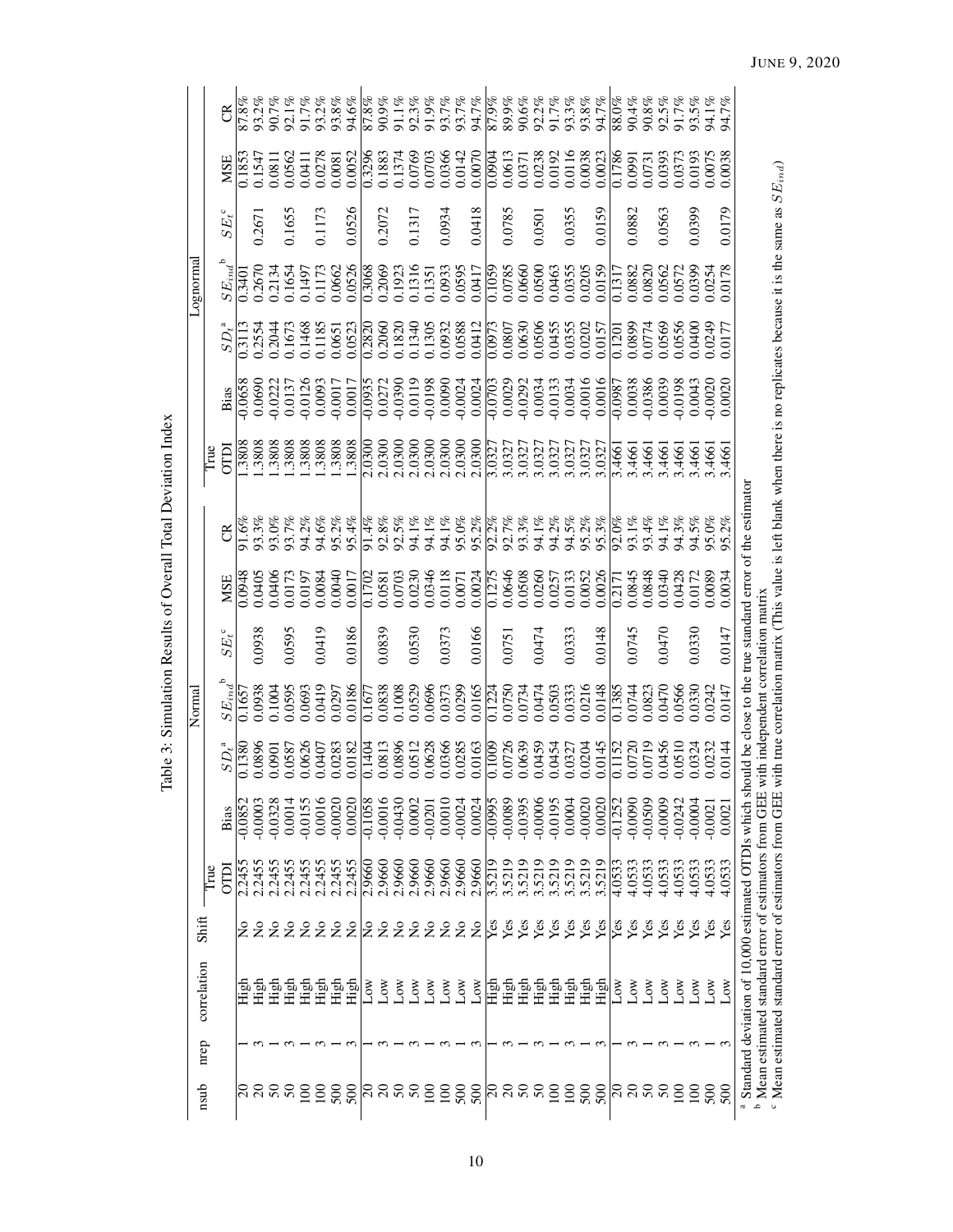<span id="page-10-0"></span>

| :<br>İ               |
|----------------------|
| $\ddot{\phantom{a}}$ |
| l<br>ļ               |
| $\frac{1}{2}$<br>I   |
|                      |
|                      |
| :<br>;<br>;          |
| .<br>'               |
| i                    |
| I<br>.<br>[<br>İ     |

|           |       | E                               | 96.2%     | 95.1%         | 96.0%          | 92.5%                                                               | 95.6%<br>93.9%<br>95.4%        |                |                      | 94.5%                                                                                                    | 96.0%     | 92.2%       | $95.8\%$       | 93.3%                   | $95.5\%$                | 94.4%                   | 95.5%                   | 94.7%                | 96.3%     | 92.7%                   | 96.0%                      | 94.0%        | 95.9%          | 94.2%                 | 95.2%  | 94.7%  | 96.0%              | 93.6%        | 95.5%                      | 94.3%         | 95.5%          | 94.5%            | 95.2%  | $94.8\%$           |                                                                                                                                                |                                                                                                                      |
|-----------|-------|---------------------------------|-----------|---------------|----------------|---------------------------------------------------------------------|--------------------------------|----------------|----------------------|----------------------------------------------------------------------------------------------------------|-----------|-------------|----------------|-------------------------|-------------------------|-------------------------|-------------------------|----------------------|-----------|-------------------------|----------------------------|--------------|----------------|-----------------------|--------|--------|--------------------|--------------|----------------------------|---------------|----------------|------------------|--------|--------------------|------------------------------------------------------------------------------------------------------------------------------------------------|----------------------------------------------------------------------------------------------------------------------|
|           |       | MSE                             | 0.002     | 0.0020        | 0.0011         | 0.0009                                                              | 0.0005                         | 0.0004         |                      | 0.0001                                                                                                   | 0.0036    | 0.0022      | 0.0014         | 0.0009                  | 0.0007                  | 0.0004                  | 0.0001                  | 0.0001               |           | $\frac{0.0017}{0.0013}$ | 0.0007                     | 0.0005       | 0.0003         | 0.0003                | 0.0001 | 0.0001 | 0.0024             | 0.0015       | 0.0009                     | 0.0006        | 0.0005         | 0.0003           | 0.0001 | 0.0001             |                                                                                                                                                |                                                                                                                      |
|           |       | $SE_t^c$                        |           | 0.2549        |                | 0.1627                                                              |                                | 0.1166         |                      | 0.0526                                                                                                   |           | 0.2090      |                | 0.1350                  |                         | 0.0962                  |                         | 0.0433               |           | 0.1457                  |                            | 0.0940       |                | 0.0669                |        | 0.0300 |                    | 0.1667       |                            | 0.1070        |                | 0.0761           |        | 0.0341             |                                                                                                                                                |                                                                                                                      |
| Lognormal |       | $SE_{ind}$                      | 0.2835    | 0.2543        | 0.1839         |                                                                     |                                |                |                      | $\begin{array}{l} 0.1620 \\ 0.1309 \\ 0.1159 \\ 0.0588 \\ 0.0523 \\ \hline 0.2718 \\ 0.2083 \end{array}$ |           |             | 0.1733         | 0.1346                  | 0.1227                  |                         | 0.0959<br>0.0549        | 0.0431               |           |                         | 0.1716<br>0.1444<br>0.1087 | 0.0930       | 0.0769         | 0.0662                | 0.0344 | 0.0297 | 0.2166             |              | 0.1661<br>0.1363<br>0.1066 |               | 0.0963         | 0.0759           | 0.0430 | 0.0340             |                                                                                                                                                |                                                                                                                      |
|           |       | $SD_t^a$                        | 0.2996    | 0.2460        | 0.1859         | $\begin{array}{c} 0.1679 \\ 0.1323 \\ 0.1179 \\ 0.0588 \end{array}$ |                                |                |                      | 0.0522                                                                                                   | 0.2790    | 0.2172      | 0.1721         | 0.1390                  | 0.1238                  |                         | 0.0972<br>0.0547        | 0.0427               |           |                         | 0.1724<br>0.1504<br>0.1083 | 0.0947       | 0.0760         | 0.0668                | 0.0343 | 0.0298 | 0.2174             |              | 0.1731<br>0.1351           | 0.1090        | 0.0956         | 0.0765           | 0.0429 | 0.0339             |                                                                                                                                                |                                                                                                                      |
|           |       | Bias                            | 0.0002    | $-0.0058$     | $-0.0002$      | $-0.0001$<br>$0.0000$                                               |                                | $-0.0004$      |                      | 0.0000                                                                                                   | $-0.0001$ | $-0.0003$   | $-0.0003$      | 0.0000                  | 0.0001                  |                         | $-0.0003$<br>0.0000     | 0.0000               | $-0.0002$ |                         | $-0.0001$<br>$0.0000$      | $-0.0004$    | 0.0002         | $-0.0003$             | 0.0000 | 0.0000 | $\frac{0.0000}{2}$ | 0.0001       | 0.0001                     | $-0.0005$     | 0.0003         | 0.0003           | 0.0000 | 0.0000             |                                                                                                                                                |                                                                                                                      |
|           | True  | RAUOCPC                         |           | 0.7720        | 0.7720         | 0.7720                                                              | 0.7720                         | 0.7720         | 0.7720               | 0.7720                                                                                                   | 0.6784    | 0.6784      | 0.6784         | 0.6784                  | 0.6784                  | 0.6784                  | 0.6784                  | 0.6784               | 0.3943    | 0.3943                  | 0.3943                     | 0.3943       | 0.3943         | 0.3943                | 0.3943 | 0.3943 | 0.3559             | 0.3559       | 0.3559                     | 0.3559        | 0.3559         | 0.3559           | 0.3559 | 0.3559             | expected to be the true standard error of the estimator for a very large number of simulations                                                 | true correlation matrix (This value is left blank when there is no replicates due to no difference from $SE_{ind}$ ) |
|           |       | E                               | 95.1%     | 93.5%         | 95.4%          | 93.7%                                                               | 95.1%                          | 94.1%          | 95.6%                | 95.1%                                                                                                    | 95.6%     | 93.5%       | 95.3%          | 94.1%                   | 95.2%                   | 94.2%                   | 95.4%                   | 94.9%                | 95.0%     | 94.5%                   | 95.0%                      | 94.5%        | 95.1%          | 94.5%                 | 95.4%  | 94.8%  | 95.3%              | 94.6%        | 95.0%                      | 94.5%         | 95.0%          | 94.4%            | 95.0%  | 94.9%              |                                                                                                                                                |                                                                                                                      |
|           |       | MSE                             | 0.002     | 0.0011        | 0.0008         | 0.0005                                                              | 0.0004                         | 0.0002         | 0.0001               | 0.0000                                                                                                   | 0.0032    | 0.0013      | 0.0013         | 0.0005                  | 0.0006                  | 0.0003                  | 0.0001                  | 0.0001               | 0.0028    | 0.0019                  | 0.0012                     | 0.0008       | 0.0006         | 0.0004                | 0.0001 | 0.0001 | 0.0033             | 0.0017       | 0.0014                     | 0.0007        | 0.0007         | 0.0003           | 0.0001 | 0.0001             |                                                                                                                                                |                                                                                                                      |
|           |       | $SE_t$ <sup>b</sup>             |           | 0.1477        |                | 0.0981                                                              |                                | 0.0710         |                      | 0.0331                                                                                                   |           | 0.1409      |                | 0.0908                  |                         | 0.0646                  |                         | 0.0290               |           | 0.1912                  |                            | 0.1227       |                | 0.0872                |        | 0.0391 |                    | 0.1921       |                            | 0.1232        |                | 0.0875           |        | 0.0392             |                                                                                                                                                |                                                                                                                      |
| Normal    |       | $SE_{ind}$                      |           | 0.1368        | 0.1215         | 0.0886                                                              | 0.0860                         | 0.0631         | 0.0385               | 0.0284                                                                                                   | 0.2280    | 0.1403      | 0.1436         | 0.0903                  | 0.1014                  | 0.0643                  | 0.0453                  | 0.0289               | 0.2348    | 0.1886                  | 0.1479                     | 0.1210       | 0.1044         | 0.0859                | 0.0466 | 0.0385 | 0.2774             | 0.1917       | 0.1740                     | 0.1230        | 0.1226         | 0.0873           | 0.0547 | 0.0391             | independent correlation matrix                                                                                                                 |                                                                                                                      |
|           |       | $\frac{3}{25}$<br>$\mathcal{S}$ | 31<br>0   | 0.1397        | 0.1219         | 0.0902                                                              | 0.0855<br>0.0633<br>0.0382     |                |                      | 0.0281                                                                                                   | 0.2288    | 0.1448      | 0.1424         | 0.0907                  | 0.1009                  | 0.0645                  |                         | 0.0450<br>0.0288     | 0.2347    | 0.1936                  | 0.1489                     | 0.1230       | 38<br>0.10     | 0.0862                | 0.0462 | 0.0383 | 0.2772<br>0.1967   |              | 0.1746                     | 0.1249        | 0.1222         | 0.0876<br>0.0552 |        | 389<br>$\rm ^{50}$ |                                                                                                                                                |                                                                                                                      |
|           |       | Bias                            | $-0.0004$ | $-0.0008$     | 0.0002         | $-0.0002$                                                           | $-0.0001$                      | $-0.0001$      | 0.0000               | 0.0000                                                                                                   | $-0.0006$ | $-0.0005$   | $-0.0004$      | $-0.0002$               | $-0.0002$               | $-0.0001$               | 0.0000                  | 0.0000               | $-0.0005$ | $-0.0004$               | $-0.0001$                  | $-0.0002$    | $-0.0001$      | $-0.0001$             | 0.0000 | 0.0000 | 0.0003             | $-0.0005$    | $-0.0001$                  | $-0.0001$     | 0.0000         | $-0.0001$        | 0.0000 | 0.0000             |                                                                                                                                                |                                                                                                                      |
|           | True  | RAUOCPC                         | 0.6084    | 0.6084        | 0.6084         | 0.6084                                                              | 0.6084                         | 0.6084         | 0.6084               | 0.6084                                                                                                   | 164.0     | 0.491       | (16t.0)        | 0.491                   | 0.491                   | 0.491                   | 0.4911                  | 0.4911               | 0.3583    | 0.3583                  | 0.3583                     | 0.3583       | 0.3583         | 0.3583                | 0.3583 | 0.3583 | 0.3100             | 0.3100       | 0.3100                     | 0.3100        | 0.3100         | 0.3100           | 0.3100 | 0.3100             | <sup>a</sup> Standard deviation of 10,000 estimated RAUOCPC which is<br><sup>b</sup> Mean estimated standard error of estimators from GEE with | Mean estimated standard error of estimators from GEE with                                                            |
|           | Shift |                                 | Σ         | $\frac{1}{2}$ | $\overline{a}$ | $\overline{a}$                                                      | $\tilde{z}$                    | $\overline{a}$ | $\tilde{\mathbf{z}}$ | $\overline{a}$                                                                                           | ž         | $\tilde{z}$ | $\overline{a}$ | $\overline{\mathsf{z}}$ | $\overline{\mathsf{z}}$ | $\overline{\mathsf{z}}$ | $\overline{\mathsf{z}}$ | $\tilde{\mathsf{x}}$ | Yes       | Yes                     | Yes                        | Yes          | Yes            | Yes                   | Yes    | Yes    | Yes                | Yes          | Yes                        | Yes           | Yes            | Yes              | Yes    | Yes                |                                                                                                                                                |                                                                                                                      |
|           | Corr  |                                 | ਾਂ<br>ਜੁ  | High          |                | High<br>High                                                        | ្ម<br>អ្នកមិដ្ឋា<br>អ្នកមិដ្ឋា |                |                      | High                                                                                                     | ξ         | ŠΣ          | $_{\rm Low}$   | $_{\rm Low}$            | Δw                      | Δw                      | $_{\text{Low}}$         | $_{\text{Low}}$      |           |                         | 도로 프<br>프랑<br>프랑           |              |                | ੇ<br>ਸ਼ੁੰਬੂ<br>ਸ਼ੁੰਬੂ | High   | High   | ŠΣ                 | $_{\rm low}$ | Š                          | گ             | $_{\rm Low}$   | Δw               | ιŘ,    | گا                 |                                                                                                                                                |                                                                                                                      |
|           | nrep  |                                 |           |               |                |                                                                     |                                |                |                      |                                                                                                          |           |             |                |                         |                         |                         |                         |                      |           |                         |                            |              |                |                       |        |        |                    |              |                            |               |                |                  |        |                    |                                                                                                                                                |                                                                                                                      |
|           | nsub  |                                 |           | ສ ສ ສ ສ       |                |                                                                     | $\overline{5}$                 | $\Xi$          | 500                  | 500                                                                                                      |           | ສ ສ         | 50             |                         | $\overline{\mathrm{S}}$ | $\overline{5}$          | 500                     | 500                  |           | ន $\frac{8}{2}$         | $50\,$                     | $50^{\circ}$ | $\overline{5}$ | $\overline{5}$        | 500    | 500    | ∣ິລິ               |              | $50\,$                     | $\mathcal{S}$ | $\overline{5}$ | $\overline{0}$   | 500    | 500                |                                                                                                                                                |                                                                                                                      |

JUNE 9, 2020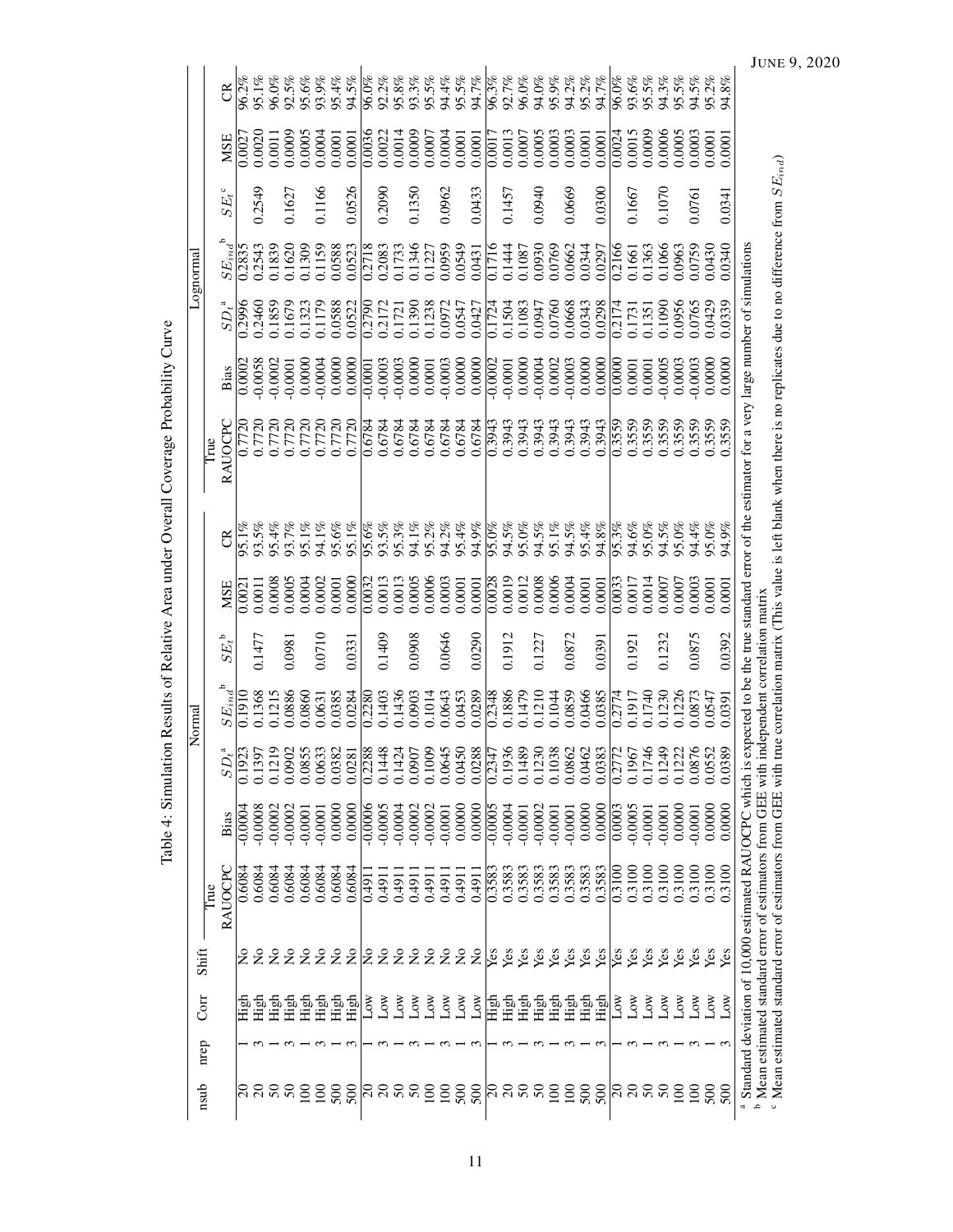meaningful acceptable difference to be  $\delta_0 = 15$ mmHg and based on the criteria for grade C device the corresponding satisfactory OCP should be 0.85 or higher. For OTDI, pre-determined acceptable probability is set to be  $\pi_0 = 0.85$ and the satisfactory OTDI for grade C device is 15mmHg. For RAUOCPC, let  $\delta_{max} = 20$ mmHg and the satisfactory RAUOCPC is 0.59 which is computed based on overall coverage probability curve that connect points formed by the absolute differences of 0, 5, 10, 15, and 20 with the corresponding coverage probabilities for BP device of grade C with  $\delta_{max} = 20.$ 

The estimated coverage probability curve is shown in Figure [2.](#page-12-6) The estimated OCP is 0.41 with 95% one-sided CI of (0.35,1) for three raters. Since the CI contains  $\pi_0 = 0.8$ , we cannot reject the null hypothesis and thus there is no sufficient evidence to claim that three raters can be used interchangeably. We can come to the same conclusion with OTDI and RAUOCPC. The estimated OTDI is 30 with 95% one-sided CI of (0, 34.5) which contains  $\delta_0 = 15$  and estimated RAUOCPC is 0.258 with 95% one-sided CI of (0.25,1) which contains  $\tau_0 = 0.59$ . Therefore, based on the proposed overall agreement, three raters may not be used interchangeably in the sense that we are not confident that the measurements taken by three raters on the same patients are clinically similar.

<span id="page-11-0"></span>To understand the source of disagreement and provide actionable results that guide readers to improve quality, we look into the pairwise inter-rater and intra-rater agreement between and within three raters, respectively. The results listed in Table [5](#page-11-0) show that both the intra-rater agreement of human raters J and R and the inter-rater agreement between them are satisfactory. This implies that two human raters can be used interchangeably and the measurements from different nurses or different replicates from the same nurse are not likely to be clinically different. However, the agreement between human nurses and the deceive S is less satisfactory where the inter-rater OCPs (one sided 95% CI) are 0.51(0.45,1) and 0.51(0.45,1). Moreover, the repeatability of device S itself is also moderate with estimated intra-rater OCP of 0.84(0.78,1) and OTDI of 15(0,17.32). These results indicate that not only the device S is not in satisfactory agreement with the other raters but also its own replicates tend to have larger variability.

Table 5: Descriptive statistics for BP data

| Rater | Mean  | $SD_{intra}$ | P-Value for Normality Test |
|-------|-------|--------------|----------------------------|
|       | 127.4 | 5.3          | 0.004                      |
| R     | 127.3 | 5.4          | 0.008                      |
|       | 143.0 | 7 O          | < 0.001                    |
|       |       |              |                            |

|         |     | CР         |           | TDI        |            | <b>RAUCPC</b> |           |
|---------|-----|------------|-----------|------------|------------|---------------|-----------|
|         |     | Estimation | $95\%$ CI | Estimation | 95% CI     | Estimation    | 95% CI    |
| Overall |     | 0.41       | (0.35, 1) | 30         | (0, 34.46) | 0.26          | (0.25, 1) |
|         | J&R | 0.94       | (0.91, 1) | 10         | (0, 10.89) | 0.76          | (0.74, 1) |
| Inter   | J&S | 0.51       | (0.45, 1) | 28         | (0, 32.47) | 0.34          | (0.33, 1) |
|         | R&S | 0.51       | (0.45, 1) | 28         | (0, 32.31) | 0.35          | (0.34, 1) |
|         |     | 0.91       | (0.87, 1) | 12         | (0, 13.48) | 0.67          | (0.65, 1) |
| Intra   | R   | 0.92       | (0.88, 1) | 13         | (0, 14.21) | 0.66          | (0.65, 1) |
|         |     | 0.84       | (0.78, 1) | 15         | (0, 17.32) | 0.60          | (0.59, 1) |

Table 6: Intra, Inter and Overall Agreement for Three Raters

## 5 Discussion

We have proposed a set of new indices (OCP, OTDI and RAUOCPC) for assessing overall agreement among among multiple raters. As an extension from the pairwise version of unscaled indices, the proposed indices are defined based on a new distance metric which measures the maximum pairwise difference among the raters. This metric allows the overall indices to preserve the intuitive interpretation from the pairwise version and directly employs the clinically information about satisfactory criteria. For example, we can extend clinically meaningful difference from the grading system of blood pressure device as the pre-determine boundary for OCP, since they both quantify the acceptable difference between two BP measurements. The OCP can be interpreted as the probability there is no clinically meaningful difference among measurements from all raters on the same subject.

The new proposed inference approach does not require distributional and homogeneity assumptions and therefore can be applied to various kinds of continuous measurements. As we discuss in Section [4,](#page-7-0) the BP data set [\[5\]](#page-12-4) is neither homogeneous nor normally distributed which are the assumptions the previously proposed inference approach. Moreover, the unified GEE approach could accommodate data with replicates and can be easily modified to carry out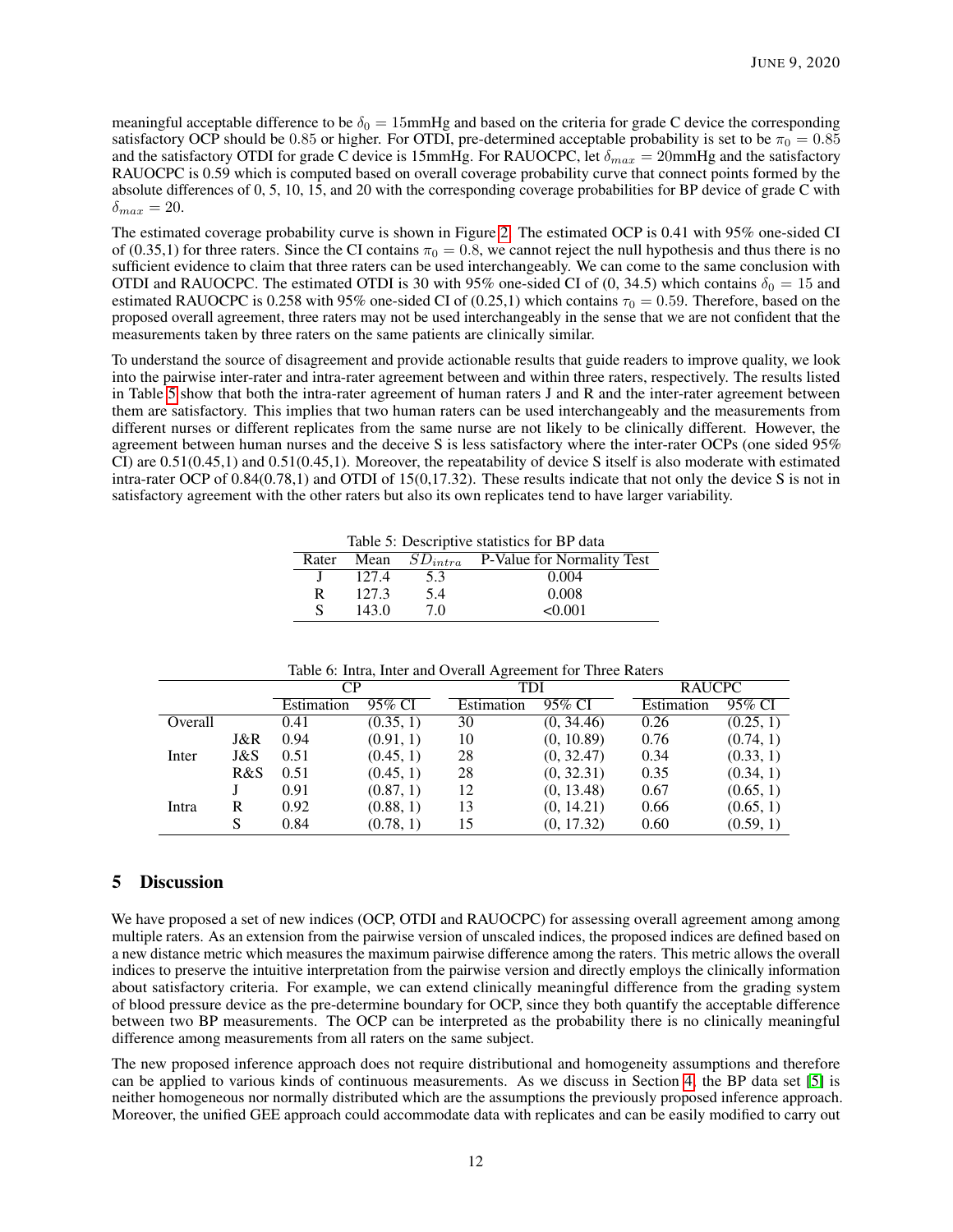<span id="page-12-6"></span>

Figure 2: Overall coverage probability curve for BP data set

estimation and inference on pairwise, inter-rater and intra-rater agreements as we did in the BP example. The design with replicates is preferable since it can provide information on the repeatability of the raters. When the agreement is not satisfactory, intra-rater variability is a crucial source of disagreement and such information could provide guideline for future improvement of the testing raters. In addition to provide additional information, adding replication also could improve the performance of the estimator in terms of bias and CR as shown in our simulation studies (Table [2,](#page-8-0) [3](#page-9-0) and [4\)](#page-10-0). In practice, it tends to be easier and less costly by adding replicates than enrolling more subjects.

All proposed estimation and inference approaches can be easily applied by standard software and we also provide the R package for implementation. Based on the simulation results, the proposed approaches have limitation when the sample size is small and no replicates are available. For such scenario, parametric approaches can be an alternative after carefully verifying the assumptions. Moreover, it is of future interest to design agreement study based on the new proposed indices especially for design with replicates. As we discuss before, adding replicates can provide information on intra-rater agreement and improve the performance of estimators.

## References

- <span id="page-12-0"></span>[1] Huiman X Barnhart, Michael J Haber, and Lawrence I Lin. An overview on assessing agreement with continuous measurements. *Journal of biopharmaceutical statistics*, 17(4):529–569, 2007.
- <span id="page-12-1"></span>[2] Huiman X Barnhart, Eric Yow, Anna Lisa Crowley, Melissa A Daubert, Dawn Rabineau, Robert Bigelow, Michael Pencina, and Pamela S Douglas. Choice of agreement indices for assessing and improving measurement reproducibility in a core laboratory setting. *Statistical methods in medical research*, 25(6):2939–2958, 2016.
- <span id="page-12-2"></span>[3] Eoin O'Brien, James Petrie, WA Littler, Michael de Swiet, Paul L Padfield, Douglas Altman, Martin Bland, Andrew Coats, Neil Atkins, et al. The british hypertension society protocol for the evaluation of blood pressure measuring devices. *J hypertens*, 11(Suppl 2):S43–S62, 1993.
- <span id="page-12-3"></span>[4] Huiman X. Barnhart. Assessing agreement with relative area under the coverage probability curve. *Statistics in Medicine*, 35(18):3153–3165, 2016.
- <span id="page-12-4"></span>[5] J Martin Bland, Douglas G Altman, et al. Statistical methods for assessing agreement between two methods of clinical measurement. *lancet*, 1(8476):307–310, 1986.
- <span id="page-12-5"></span>[6] Lawrence Lin, AS Hedayat, and Wenting Wu. A unified approach for assessing agreement for continuous and categorical data. *Journal of Biopharmaceutical Statistics*, 17(4):629–652, 2007.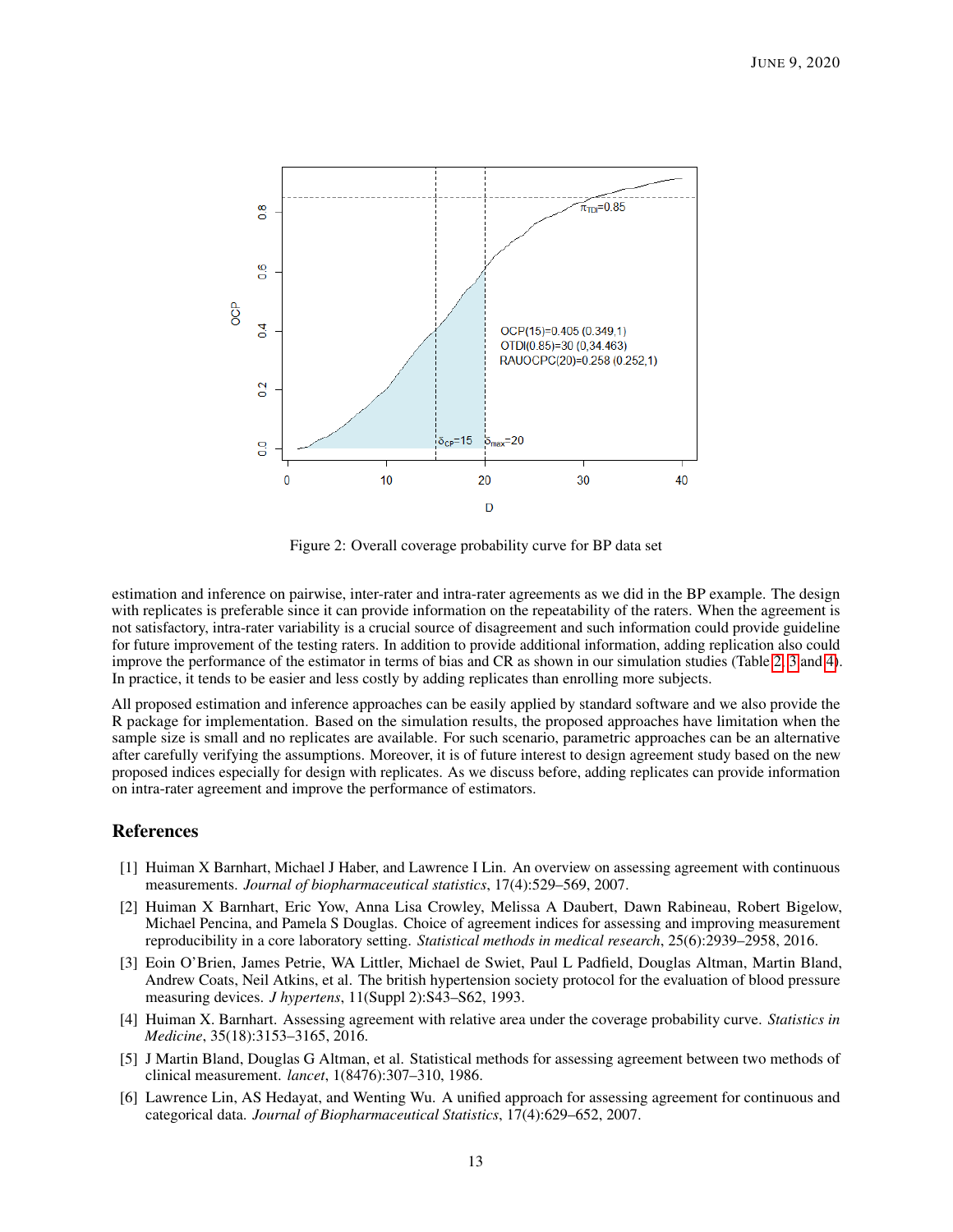- <span id="page-13-0"></span>[7] Jeong Hoon Jang, Amita K Manatunga, Andrew T Taylor, and Qi Long. Overall indices for assessing agreement among multiple raters. *Statistics in medicine*, 37(28):4200–4215, 2018.
- <span id="page-13-1"></span>[8] Kung-Yee Liang and Scott L Zeger. Longitudinal data analysis using generalized linear models. *Biometrika*, 73(1):13–22, 1986.
- <span id="page-13-2"></span>[9] Tarn Duong, Maintainer Tarn Duong, and MASS Suggests. Package 'ks'. 2019.
- <span id="page-13-3"></span>[10] You-Gan Wang and Xu Lin. Effects of variance-function misspecification in analysis of longitudinal data. *Biometrics*, 61(2):413–421, 2005.
- <span id="page-13-4"></span>[11] You-Gan Wang and Vincent Carey. Working correlation structure misspecification, estimation and covariate design: implications for generalised estimating equations performance. *Biometrika*, 90(1):29–41, 2003.
- <span id="page-13-5"></span>[12] Sin-Ho Jung. Quasi-likelihood for median regression models. *Journal of the American Statistical Association*, 91(433):251–257, 1996.
- <span id="page-13-6"></span>[13] Leigh J Halliwell. The lognormal random multivariate. In *Casualty Actuarial Society E-Forum, Spring*, volume 5, 2015.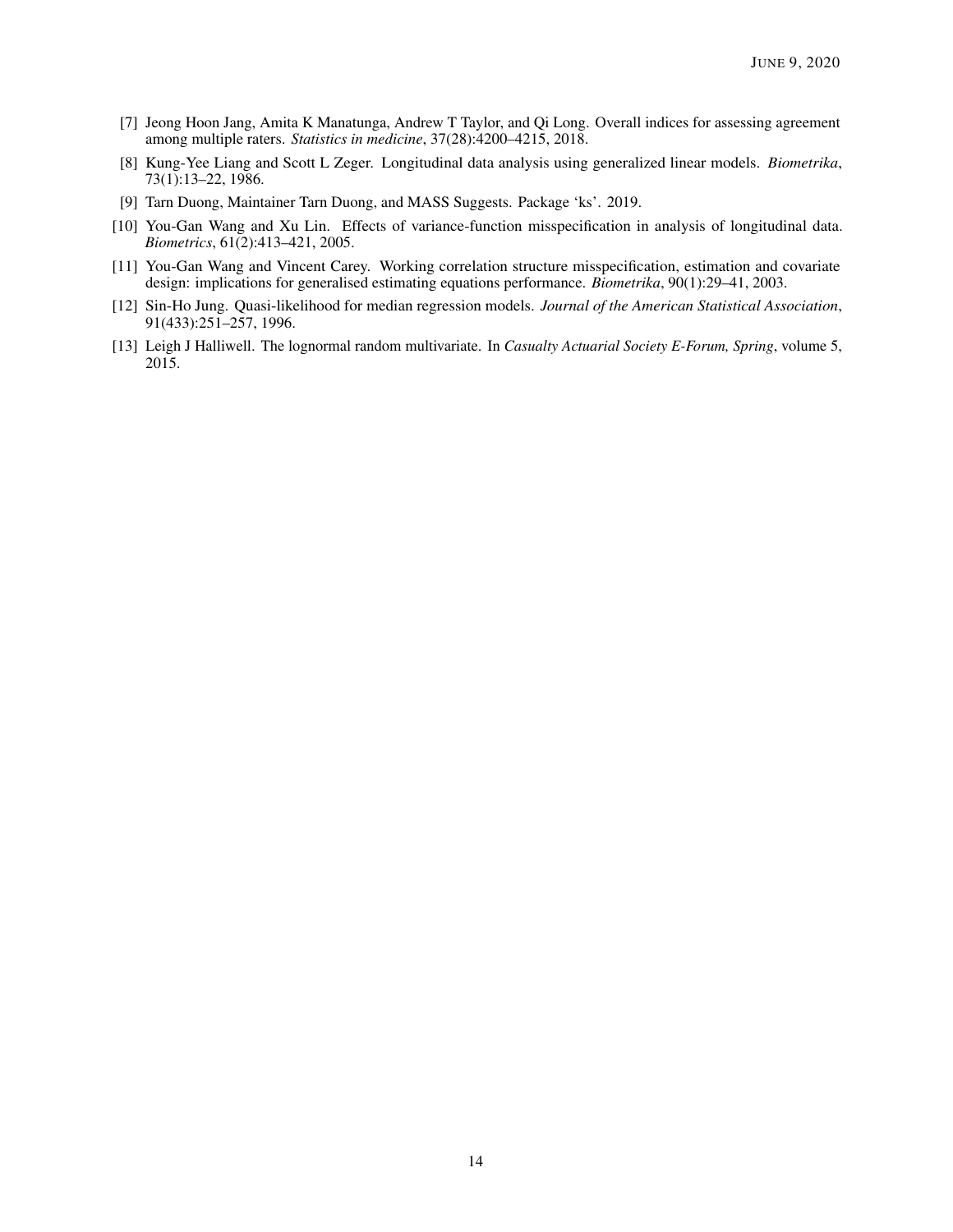# Appendices

## <span id="page-14-0"></span>A Proof of Lemma [2.1](#page-4-1)

Let  $C = \max(0, \delta_{max} - D) \in [0, \delta_{max}]$ , and the cumulative distribution functions of C and D be  $F_C(c)$  and  $F_D(d)$ and the density functions be  $f_C(c)$  and  $f_D(d)$  respectively. Then,

$$
F_C(c) = Pr(C \le c) \tag{28}
$$

$$
=Pr(\max(0, \delta_{max} - D) \le c)
$$
\n(29)

$$
= \begin{cases} Pr(D \ge c - \delta_{max}) & \text{if } 0 < c \le \delta_{max} \\ Pr(D \ge \delta_{max}) & \text{if } c = 0 \end{cases}
$$
 (30)

$$
= \begin{cases} 1 - F_D(\delta_{max} - c)^{-} & \text{if } 0 < c \le \delta_{max} \\ 1 - F_D(\delta_{max}) & \text{if } c = 0 \end{cases} \tag{31}
$$

Thus,

$$
f_C(c) = \begin{cases} f_D(\delta_{max} - c) & \text{if } 0 < c \le \delta_{max} \\ P(c = \delta_{max}) & \text{if } c = 0 \end{cases}
$$
 (32)

$$
= \begin{cases} f_D(\delta_{max} - c) & \text{if } 0 < c \le \delta_{max} \\ 1 - F_D(\delta_{max}) & \text{if } c = 0 \end{cases} \tag{33}
$$

Therefore,

$$
E[C] = \int_0^{\delta_{max}} cf_C(c) \, \mathrm{d}c \tag{34}
$$

$$
=\int_{0^+}^{\delta_{max}} cf_D(\delta_{max} - c) \mathrm{d}c + 0 \times [1 - F_D(\delta_{max})]
$$
\n(35)

$$
=\int_0^{\delta_{max}^-} (\delta_{max} - d) f_D(d) \mathrm{d}d \tag{36}
$$

Since  $f_D(d)$  is continuous at point  $\delta_{max}$ , then

<span id="page-14-1"></span>(37)

$$
(36) = \int_0^{\delta_{max}} (\delta_{max} - d) f_D(d) \mathrm{d}d \tag{38}
$$

$$
= (\delta_{max} - d) F_D(d) \vert_0^{\delta_{max}} + \int_0^{\delta_{max}} F_D(d) \mathrm{d}d \tag{39}
$$

$$
=\int_0^{\delta_{max}} df_D(d) \mathrm{d}d + \delta_{max}[1 - F_X(\delta_{max})] \tag{40}
$$

$$
=\int_0^{\delta_{max}} F_D(d) \mathrm{d}d\tag{41}
$$

This implies that  $\int_0^{\delta_{max}} F_D(x) dx = E[C]$  and therefor RAUCPC can be expressed in terms of  $E(C)$ .

$$
RAUCPC(\delta_{max}) = \frac{\int_0^{\delta_{max}} CP(d) \mathrm{d}d}{\delta_{max}} \tag{42}
$$

$$
=\frac{\int_0^{\delta_{max}} F_D(d) \mathrm{d}d}{\delta_{max}}\tag{43}
$$

$$
=\frac{E[C]}{\delta_{max}}\tag{44}
$$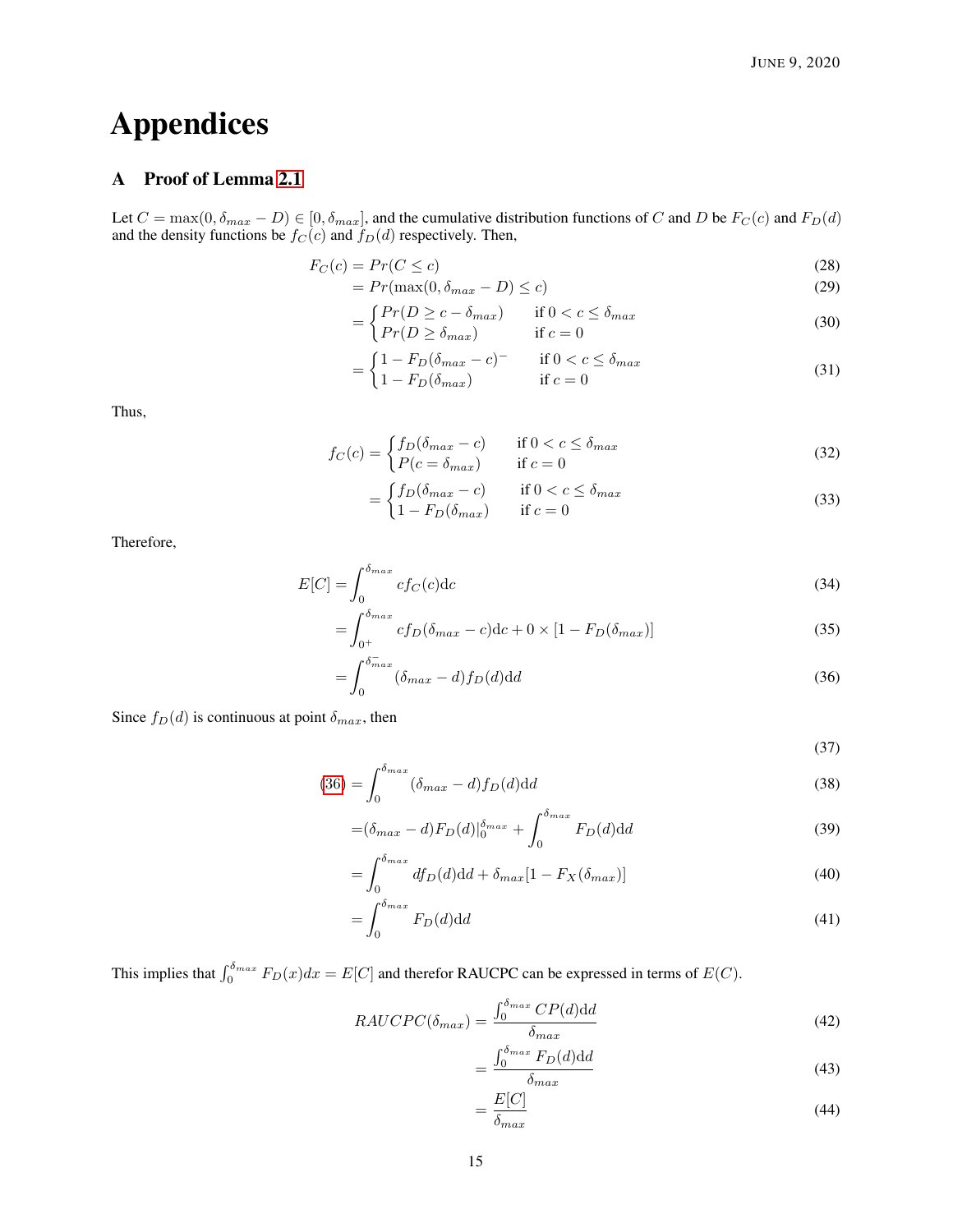## <span id="page-15-0"></span>B Proof of asymptotic distribution in estimating OTDI

In equation (19) for estimating OTDI, we propose to use  $\Gamma_i = f_D(g(\theta))g'(\theta)1_{M\times 1}$ . Let  $H_i(\theta) = \Gamma_i^T V_i$  where  $V_i = A_i^{1/2} R_a A_i^{1/2}$  with working correlation matrix  $R_a$ . Then the left hand side of [\(19\)](#page-5-0) is  $U_N(\theta) = \sum_{i=1}^N H_i(\theta)^T S_i(\theta)$ where  $S_i(\theta) = (\pi_0 - I(D_{i1} - g(\theta) < 0), \dots, \pi_0 - I(D_{iM} - g(\theta) < 0)).$  Let  $\bar{U}_N(\theta) = \sum_{i=1}^N H_i(\theta) \bar{S}_i(\theta)$  where  $\bar{S}_i(\theta) = (\pi_0 - \Pr(D_{i1} - g(\theta) < 0), \cdots, \pi_0 - \Pr(D_{iM} - g(\theta) < 0)).$  Then

$$
N^{-1}\left\{U_N(\theta) - \bar{U}_N(\theta)\right\} = N^{-1}\sum_{i=1}^N H_i(\theta)(S_i - \bar{S}_i)
$$
\n(45)

<span id="page-15-2"></span>
$$
=N^{-1}\sum_{i=1}^{N}H_{i}(\theta)\begin{pmatrix}\Pr(D_{i1}-g(\theta)<0)-I(D_{i1}-g(\theta)<0)\\ \vdots&\vdots\\ \Pr(D_{iM}-g(\theta)<0)-I(D_{iM}-g(\theta)<0)\end{pmatrix}
$$
(46)

Under mild regulations, by uniform strong law of large numbers[\[12\]](#page-13-5), we have

$$
\sup_{\theta \in \Theta} \left| N^{-1} \left\{ U_N(\theta) - \bar{U}_N(\theta) \right\} \right| \to o(N^{-1/2}) \quad a.s \tag{47}
$$

Then we can write  $U_N(\theta)$  as

$$
N^{-1/2}U_N(\theta) = N^{-1/2}\bar{U}_N(\theta) + o(1)
$$
\n(48)

$$
= N^{-1/2} \left\{ U_N(\theta_0) - U_N(\theta_0) \right\} + N^{-1/2} \left\{ \bar{U}_N(\theta_0) + \frac{\partial}{\partial \theta} \bar{U}_N(\theta_0) (\theta - \theta_0) \right\} + o(1) \tag{49}
$$

$$
= N^{-1/2} \left\{ U_N(\theta_0) + \frac{\partial}{\partial \theta} \bar{U}_N(\theta_0) (\theta - \theta_0) \right\} + N^{-1/2} \left\{ \bar{U}_N(\theta_0) - U_N(\theta_0) \right\} + o(1) \tag{50}
$$

Suppose  $\hat{\theta}$  is the solution of  $U_N(\theta) = 0$  such that  $U_N(\hat{\theta}) = 0$ . With  $N^{-1/2} \{ \bar{U}_N(\theta_0) - U_N(\theta_0) \} \to o(1)$  from [\(47\)](#page-15-2), then

$$
N^{1/2}(\hat{\theta} - \theta_0) = -N^{-1/2} A_N^{-1} U_N(\theta_0) + o(1)
$$
\n(51)

where,

$$
A_N = N^{-1} \frac{\partial}{\partial \theta} \bar{U}_N(\theta_0) \to A = \lim_{N \to \infty} N^{-1} \sum_{i=1}^N H_i(\theta_0) \begin{pmatrix} f_1(g(\theta_0))g'(\theta_0) \\ \vdots \\ f_M(g(\theta_0))g'(\theta_0) \end{pmatrix}
$$
(52)

where  $f_m(\cdot)$  is the density function of  $D_{im}$  and since all  $D_{im}$  follows the same marginal distribution we denote their common density function as  $f_D(\cdot)$ . Thus,  $A = \lim_{N \to \infty} N^{-1} \sum_{i=1}^{N} \Gamma_i^T V_i \Gamma_i$ . By central limit theorem,

$$
N^{-1/2}U_N(\theta_0) \to \mathcal{N}(0, \Sigma_0)
$$
\n
$$
(53)
$$

where  $\Sigma_0 = \sum_{i=1}^N \Gamma_i^T V_i^{-1} cov(S_i) V_i^{-1} \Gamma_i$ . Then,

$$
N^{1/2}(\hat{\theta} - \theta_0) \to \mathcal{N}(0, V_\theta^{sw})
$$
\n<sup>(54)</sup>

where  $V_{\theta}^{sw} = \lim_{N \to \infty} N \Sigma_1^{-1} \Sigma_0 \Sigma_1^{-1}$ ,  $\Sigma_1 = \sum_{i=1}^N \Gamma_i^T V_i^{-1} \Gamma_i$  and  $\Sigma_0 = \sum_{i=1}^N \Gamma_i^T V_i^{-1} cov(S_i) V_i^{-1} \Gamma_i$ .

#### <span id="page-15-1"></span>C Proof of Lemma [2.2](#page-5-1)

We first prove the Lemma for the case with three raters  $(J = 3)$  and two replications  $(K = 2)$  and then extend the proof to the general case. Denote  $D_{im} = max(|x_{i1k_1} - x_{i2k_2}|, |x_{i1k_1} - x_{i3k_3}|, |x_{i2k_2} - x_{i3k_3}|)$  and  $D_{im'} =$  $max(|x_{i1k'_1}-x_{i2k'_2}|,|x_{i1k'_1}-x_{i3k'_3}|,|x_{i2k'_2}-x_{i3k'_3}|),\theta)$  as two maximum distances among the three raters. Define  $\mathcal{O}_{mm'}$  as a collection of index of the raters whose replicates are common in the two terms i.e.  $\mathcal{O}_{mm'} = \{j; k_j = k'_j\}.$ Since we assume that replicates from same rater on same subject are iid, then the correlation between  $s(D_{im}, \theta)$  and  $s(D_{im},\theta)$  is different only up to the common reads of  $x_{ijk}$ 's used in  $s(D_{im},\theta)$  and  $s(D_{im'},\theta)$  indexed by  $\mathcal{O}_{mm'}$ . Specifically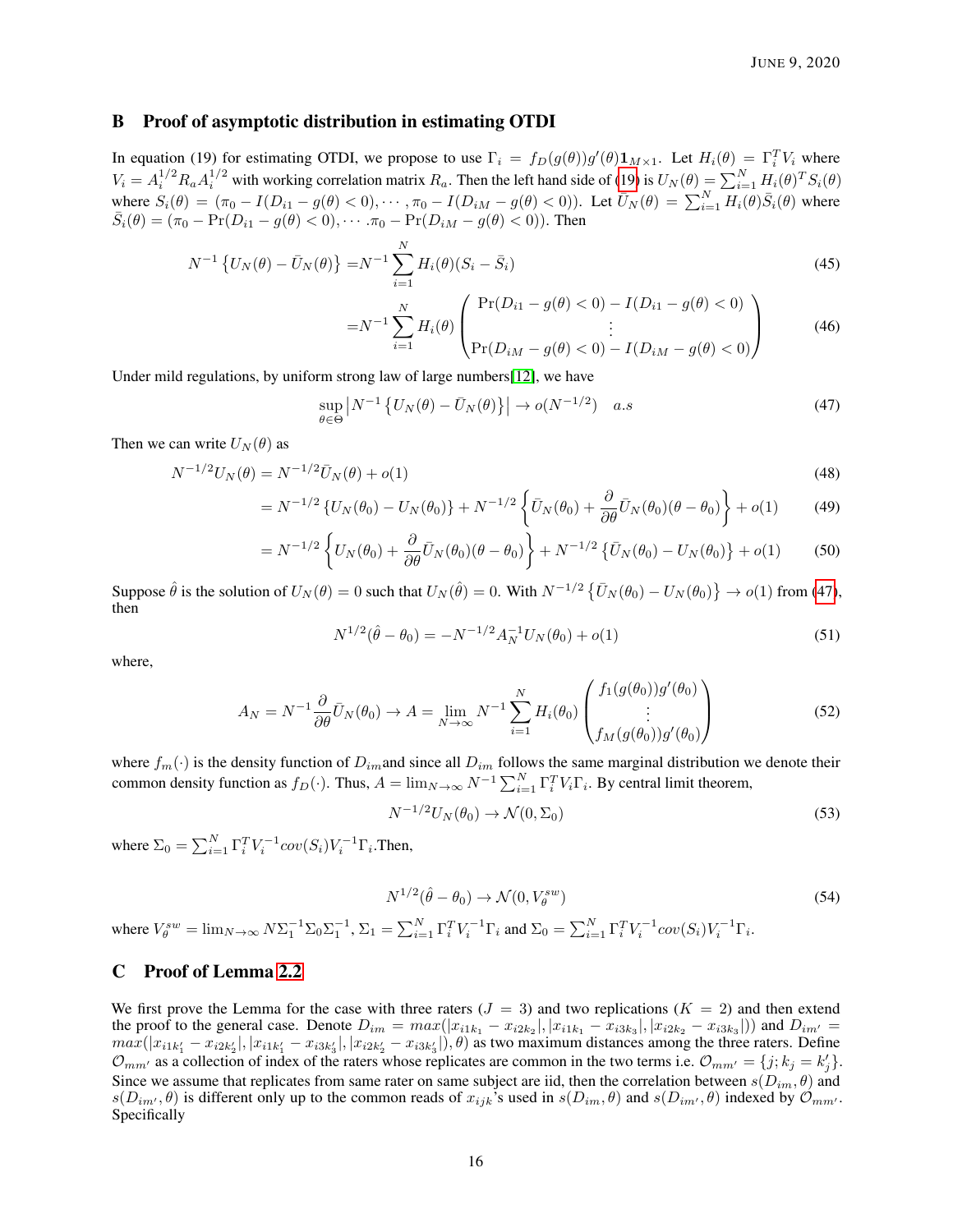- If  $k_1 \neq k'_1$ ,  $k_2 \neq k'_2$  and  $k_3 \neq k'_3$ , then  $\mathcal{O}_{mm'} = \emptyset$  where  $s(D_{im}, \theta)$  and  $s(D_{im'}, \theta)$  contain zero common reads from three raters between them and we use index 0 to denote such correlation  $corr(s(D_{im},\theta), s(D_{im'},\theta)) = \rho_0$
- If  $k_1 = k'_1, k_2 \neq k'_2$  and  $k_3 \neq k'_3$ , then  $\mathcal{O}_{mm'} = \{1\}$  where  $s(D_{im_j}, \theta)$  and  $s(D_{im'}^{\prime}, \theta)$  contain exactly one common read from the first rater and we use index  $1 = 2^{1-1}$  to denote such correlation  $corr(s(D_{im},\theta), s(D_{im'},\theta)) = \rho_1$
- If  $k_1 \neq k'_1$ ,  $k_2 = k'_2$  and  $k_3 \neq k'_3$ , then  $\mathcal{O}_{mm'} = \{2\}$ , then  $s(D_{im}, \theta)$  and  $s(D_{im'}, \theta)$  contain exactly one common read from the second rater and we used index  $2 = 2^{2-1}$  to denote  $corr(s(D_{im}, \theta), s(D_{im'}, \theta)) = \rho_2$
- If  $k_1 = k'_1$ ,  $k_2 = k'_2$  and  $k_3 \neq k'_3$ , then  $\mathcal{O}_{mm'} = \{1, 2\}$  where  $s(D_{im}, \theta)$  and  $s(D_{im'} , \theta)$  contain exactly two common reads from the first rater and second rater and we used index  $3 = 2^{1-1} + 2^{2-1}$  to denote  $corr(s(D_{im},\theta), s(D_{im'},\theta)) = \rho_3$
- If  $k_1 \neq k'_1$ ,  $k_2 \neq k'_2$  and  $k_3 = k'_3$ , then  $\mathcal{O}_{mm'} = \{3\}$  where  $s(D_{im}, \theta)$  and  $s(D_{im'}, \theta)$  contain exactly one common read from the third rater and we used index  $4 = 2^{3-1}$  to denote  $corr(s(D_{im}, \theta), s(D_{im'}, \theta)) = \rho_4$
- If  $k_1 = k'_1$ ,  $k_2 \neq k'_2$  and  $k_3 = k'_3$ , then  $\mathcal{O}_{mm'} = \{1,3\}$  where  $s(D_{im}, \theta)$  and  $s(D_{im'}, \theta)$  contain exactly two common reads from the first rater the third rater and we use index  $5 = 2^{1-1} + 2^{3-1}$  to denote  $corr(s(D_{im},\theta), s(D_{im'},\theta)) = \rho_5$
- If  $k_1 \neq k'_1$ ,  $k_2 = k'_2$  and  $k_3 = k'_3$ , then  $\mathcal{O}_{mm'} = \{2,3\}$  where  $s(D_{im}, \theta)$  and  $s(D_{im'}, \theta)$  contain exactly two common reads from the second rater the third rater and we use index  $6 = 2^{2-1} + 2^{3-1}$  to denote  $corr(s(D_{im},\theta), s(D_{im'},\theta)) = \rho_6$
- If  $k_1 = k'_1$ ,  $k_2 = k'_2$  and  $k_3 = k'_3$ , then  $\mathcal{O}_{mm'} = \{1,2,3\}$  where  $s(D_{im},\theta) = s(D_{im'},\theta)$  contain exactly three common reads for all three raters and we use index  $7 = 2^{1-1} + 2^{2-1} + 2^{3-1}$  to denote  $corr(s(D_{im},\theta), s(D_{im'},\theta)) = \rho_7 = 1$

With these notations for the  $\begin{pmatrix} 3 \\ 0 \end{pmatrix}$ 0  $+ \binom{3}{1}$ 1  $+\binom{3}{2}$ 2  $+\binom{3}{3}$ 3  $= 2<sup>3</sup>$  distinct correlations where correlation is denoted as  $\rho_l$ ,  $l = \sum_{j \in \mathcal{O}_{mm'}} 2^{j-1}$ , the true correlation matrix can be written as,

|  | $s_{111}$ |  |  |  | $s_{112}$ $s_{121}$ $s_{122}$ $s_{211}$ $s_{212}$ $s_{221}$ $s_{222}$ |
|--|-----------|--|--|--|-----------------------------------------------------------------------|
|  |           |  |  |  |                                                                       |
|  |           |  |  |  |                                                                       |
|  |           |  |  |  |                                                                       |
|  |           |  |  |  |                                                                       |
|  |           |  |  |  |                                                                       |
|  |           |  |  |  |                                                                       |
|  |           |  |  |  |                                                                       |
|  |           |  |  |  |                                                                       |

where  $s_{k_1k_2k_3} = s(max(|x_{i1k_1} - x_{i2k_2}|, |x_{i1k_1} - x_{i3k_3}|, |x_{i2k_2} - x_{i3k_3}|), \theta)$ . For each row, the sum of all elements is equal to  $\sum_{l=0}^{7} \rho_l$ .

For the general case with J rater and n replicates, the  $m<sup>th</sup>$  row sum of the correlation matrix can be expressed as

$$
\sum_{m'=1}^{M} cor\left(s(D_{im}, \theta), s(D_{im'}, \theta)\right)
$$
\n(55)

The correlation between any two  $s(D_{im}, \theta)$  and  $s(D_{im}, \theta)$  depends on the distinct combination of common measurements of  $x_{ijk}$  used in  $D_{im}$  and  $D_{im'}$ . As seen in the special case, there are  $\begin{pmatrix} J \\ J \end{pmatrix}$ l combinations where  $s(D_{im}, \theta)$  and  $s(D_{im}, \theta)$  share exactly h common reads of  $x_{ijk}$  from h raters out of the  $\tilde{J}$  raters for given  $m, m'$ . Thus there are a total of  $\begin{pmatrix} J \\ 0 \end{pmatrix}$ 0  $\Big\} + \Big\{ \frac{J}{1}$ 1  $\Big\} + \Big\{ \frac{J}{2}$ 2  $+ ... + \left(\frac{J}{l}\right)$ J  $= 2<sup>J</sup>$  different such combinations and we denote the corresponding correlations as  $\rho_l$ ,  $l = 0, \dots, 2^J - 1$ , i.e.,

$$
COR(s(D_{im}, \theta), s(D_{im'}, \theta)) = \rho_l, \quad l = \sum_{j \in \mathcal{O}_{mm'}} 2^{j-1} \text{ when } \mathcal{O}_{mm'} \neq \emptyset \text{ and } l = 0 \text{ when } \mathcal{O}_{mm'} = \emptyset \tag{56}
$$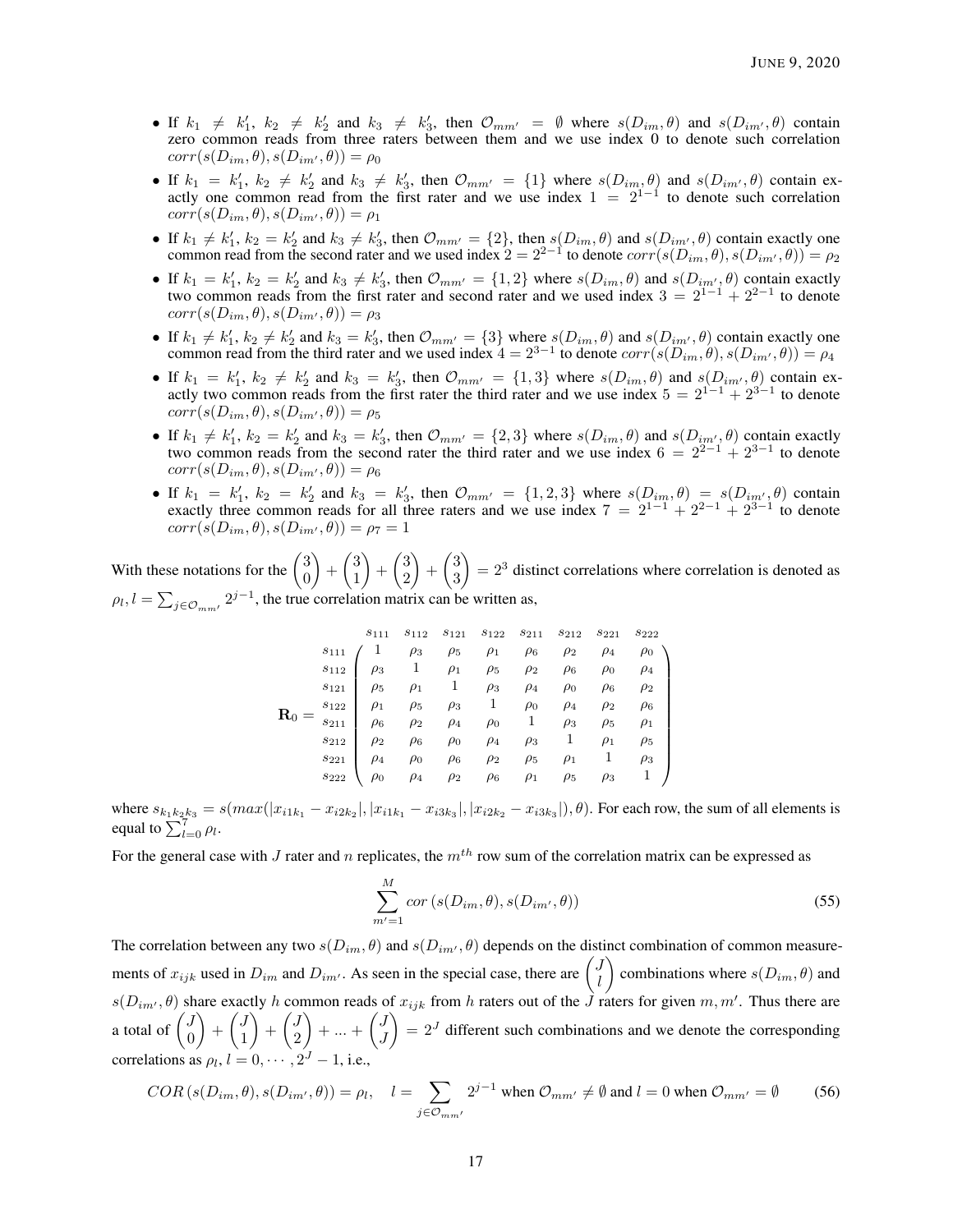where  $\mathcal{O}_{mm'}$  is the collection of index of the raters whose replicates are common in the two distances. Two extreme correlations are the one when  $D_{im}$  and  $D_{im'}$  are defined over distinct replicates from each raters,  $\mathcal{O}_{mm'} = \emptyset$  and the one when two PMD are defined the same set of the replicates  $\mathcal{O}_{mm'} = \{1, \cdots, J\}$ , which has correlation of 1. For a given  $D_{im}$ , if  $D_{im}$  and  $D_{im'}$  contain exactly, say h common reads from h observers,  $j_1, j_2, ..., j_h$ , then there are  $(n-1)^{J-h}$ different  $D_{im}$ 's such that  $COR(s(D_{im}, \theta), s(D_{im'}, \theta))$  is the same to be denoted as  $\rho_{2^{j_1-1}+2^{j_2-1}+\ldots+2^{j_h-1}}$ . These different  $D_{im}$ 's come from the  $(n - 1)^{J-h}$  possible combinations of replications that are different from the ones in  $D_{im}$  in the remaining  $J - h$  observers. Therefore, the row sum of the  $R_0$  could be expressed as

$$
a = (n-1)^J \rho_0 + \sum_{j=1}^J (n-1)^{J-1} \rho_{2^{j-1}} + \sum_{j_1 < j_2} (n-1)^{J-2} \rho_{2^{j_1-1}+2^{j_2-1}} \tag{57}
$$

$$
+\cdots+\sum_{j_1 < \cdots < j_{J-1}} (n-1)\rho_{\sum_{t=1}^{J-1} 2^{j_t-1}} + 1\tag{58}
$$

Since the expression for each row is the same, Lemma [2.2](#page-5-1) is proved.

#### <span id="page-17-0"></span>D Proof of Theory [2.3](#page-5-5)

Under the model assumption discussed at the beginning of Section 2.4 that all  $D_{im}$  follow the same marginal distribution, then  $s(D_{im}, \theta)$  follow same marginal distribution. Let  $\sigma_S^2 = var(s(D_{im}, \theta))$ . Then  $A_i = diag(cov(S_i)) = \mathbf{I}\sigma_S^2$  and  $V_i = A_i^{1/2} R_w A_i^{1/2} = \sigma_S^2 R_w$ . The true covariance matrix is

$$
cov(S_i) = \mathbf{A}_i^{1/2} \mathbf{R}_0 \mathbf{A}_i^{1/2} = \sigma_S^2 \mathbf{R}_0
$$
\n<sup>(59)</sup>

where  $R_0$  is the true correlation matrix.

Recall that  $\Gamma_i = \mathbf{1}_{M \times 1} h(\theta)$ . Following the general result of GEE, the robust sandwich estimator of  $\hat{\theta}$  under working correlation matrix  $R_w$  after plugging in  $\mathbf{A}_i = \mathbf{I}\sigma_S^2$  is

$$
V_{\theta}^{sw} = N(\Sigma_1)^{-1} \Sigma_0 (\Sigma_1)^{-1}
$$
 (60)

$$
\Sigma_1 = \sum_{i=1} \Gamma_i^T V_i^{-1} \Gamma_i \tag{61}
$$

$$
= h(\theta)^2 \sigma_S^{-2} \sum_{i=1}^N \mathbf{1}_{M \times 1}^T R_w^{-1} \mathbf{1}_{M \times 1}
$$
\n(62)

$$
= N h(\theta)^2 \sigma_S^{-2} \mathbf{1}_{M \times 1}^T R_w^{-1} \mathbf{1}_{M \times 1}
$$
\n(63)

$$
\Sigma_0 = \sum_{i=1}^{N} \Gamma_i^T V_i^{-1} cov(S_i) V_i^{-1} \Gamma_i
$$
\n(64)

$$
= h(\theta)^2 \sigma_S^{-2} \sum_{i=1}^N \mathbf{1}_{M \times 1}^T R_w^{-1} cov(S_i) R_w^{-1} \mathbf{1}_{M \times 1}
$$
\n(65)

$$
= N h(\theta)^2 \sigma_S^{-2} \mathbf{1}_{M \times 1}^T R_w^{-1} R_0 R_w^{-1} \mathbf{1}_{M \times 1}
$$
\n(66)

Now we prove the theorem by showing that the robust sandwich variance estimate of the estimated parameter  $\theta$  based on independent working correlation matrix is the same as the variance of the estimated parameter based on true correlation matrix.

• When  $R_w = I$  then

$$
\Sigma_1 = M N \sigma_S^{-2} h(\theta)^2 \tag{67}
$$

$$
\Sigma_0 = N\sigma_S^{-2}h(\theta)^2 \mathbf{1}_{M\times 1}^T R_0 \mathbf{1}_{M\times 1}
$$
\n
$$
\tag{68}
$$

(69)

Based on Lemma [2.2,](#page-5-1) the row sums of  $R_0$  are equal to a, then

$$
\mathbf{1}_{M\times1}^T R_0 \mathbf{1}_{M\times1} = aM\tag{70}
$$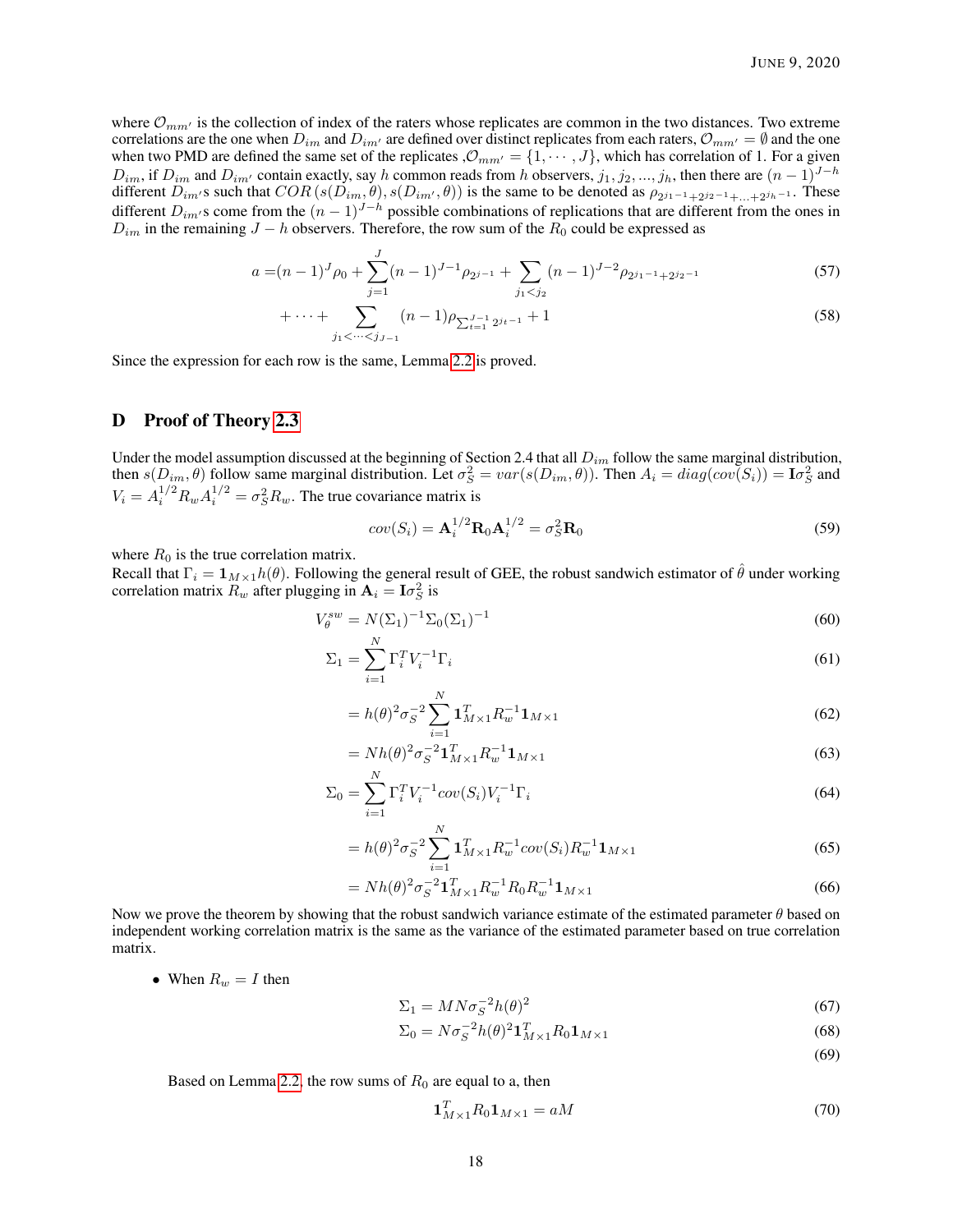Therefore, the robust sandwich estimator under working independent correlation matrix is

$$
V_{\theta}^{i} = N(\Sigma_{1})^{-1} \Sigma_{0} (\Sigma_{1})^{-1}
$$
\n(71)

$$
=\frac{a\sigma_S^2}{Mh^2(\theta)}\tag{72}
$$

• Suppose  $R_w = R_0$ . Then  $\Sigma_1 = \Sigma_0$  and  $N^{1/2}(\hat{\theta} - \theta_0)$  has variance as

$$
V_{\theta}^{t} = N\Sigma_{0}^{-1} = \frac{\sigma_{S}^{2}}{h^{2}(\theta)} (\mathbf{1}_{M\times1}^{T} R_{0}^{-1} \mathbf{1}_{M\times1})^{-1}
$$
(73)

Let  $v = \frac{1}{a} \mathbf{1}_{M \times 1}$ , then  $R_0 \cdot v = \mathbf{1}_{M \times 1}$ .

$$
\mathbf{1}_{M\times1}^T R_0^{-1} \mathbf{1}_{M\times1} = \mathbf{1}_{M\times1}^T R_0^{-1} R_0 v = \mathbf{1}_{M\times1}^T v = \frac{1}{a} \mathbf{1}_{M\times1}^T \mathbf{1}_{M\times1} = \frac{M}{a}
$$
(74)

Therefore, the robust sandwich estimator under true correlation matrix is

<span id="page-18-1"></span>
$$
V_{\theta}^{t} = \frac{a\sigma^2}{Mh^2(\theta)}
$$
\n(75)

Therefore  $V_{\theta}^t = V_{\theta}^i$  implying that we have the same asymptotic efficiency under the true correlation matrix or the independent working correlation. The asymptomatic distribution of  $\hat{\theta}$  for agreement study has the following form

$$
N^{1/2}(\hat{\theta} - \theta) \xrightarrow{d} \mathcal{N}\left(0, \frac{a\sigma_S^2}{Mh^2(\theta)}\right) \tag{76}
$$

where a is the row sum of  $R_0$ .

#### <span id="page-18-0"></span>E Relationship between Log-normal Distribution and Normal Distribution

Suppose  $Y_i$  follows a log-normal distribution with mean and covariance structure in equations [\(25\)](#page-6-3)-[\(27\)](#page-6-4). Let  $X_i =$  $\log(Y_i)$ , then  $X_i$  should follow a multivariate normal distribution where its mean  $\mu_X$  and covariance  $\Sigma_X$  have the following form,

$$
\mu_{\mathbf{X}} = (\mu'_1 \mathbf{1}_{1 \times K}, \mu'_2 \mathbf{1}_{1 \times K}, \mu'_3 \mathbf{1}_{1 \times K})^T
$$
\n(77)

$$
\Sigma_X = \begin{pmatrix}\n\sigma_1^{\prime 2} \Sigma_1^{\prime} & \sigma_1^{\prime} \sigma_2^{\prime} \rho_{12}^{\prime} \mathbf{1}_{K \times K} & \sigma_1^{\prime} \sigma_3^{\prime} \rho_{13}^{\prime} \mathbf{1}_{K \times K} \\
\sigma_1^{\prime} \sigma_2^{\prime} \rho_{12}^{\prime} \mathbf{1}_{K \times K} & \sigma_2^{\prime 2} \Sigma_2^{\prime} & \sigma_2^{\prime} \sigma_3^{\prime} \rho_{23}^{\prime} \mathbf{1}_{K \times K} \\
\sigma_1^{\prime} \sigma_3^{\prime} \rho_{13}^{\prime} \mathbf{1}_{K \times K} & \sigma_2^{\prime} \sigma_3^{\prime} \rho_{23}^{\prime} \mathbf{1}_{K \times K} & \sigma_3^{\prime 2} \Sigma_3^{\prime}\n\end{pmatrix} \n\tag{78}
$$

<span id="page-18-2"></span>
$$
\Sigma_j' = \begin{pmatrix} 1 & \rho_j' & \rho_j' \\ \rho_j' & 1 & \rho_j' \\ \rho_j' & \rho_j' & 1 \end{pmatrix} \text{ for j=1,2 and 3}
$$
 (79)

Based on the moment generating function, we could express the parameters of  $Y_i$  in terms of parameters of  $X_i$  as [\[13\]](#page-13-6)

$$
\begin{cases}\nE[Y_{ijk}] = \exp(\mu'_j + {\sigma'_j}^2/2) \\
Var[Y_{ijk}] = E[Y_{ijk}]^2 \left[\exp(\sigma'_j{}^2) - 1\right] \\
Cov(E[Y_{ijk_1}], E[Y_{ijk_2}]) = E[Y_{ijk_1}]^2 \left[\exp(\sigma'_j{}^2 \rho'_j) - 1\right] \\
Cov(E[Y_{ijk_1}], E[Y_{ijk_2}]) = E[Y_{ijk_1}]E[Y_{ijk_2}] \left[\exp(\sigma'_{jk} \sigma'_{jk} \rho'_{jk}) - 1\right]\n\end{cases} \tag{80}
$$

Then by setting the left terms to the parameters for Y, one can solve the equations to obtain the means, variances and covariance for X in term of the parameters for Y as shown below

$$
\begin{cases}\n\mu'_{j} = 2 \log(\mu_{j}) - 0.5 \log(\sigma_{j}^{2} + \mu_{j}^{2}) \\
\sigma'_{j}^{2} = \log(\sigma_{j}^{2} + \mu_{j}^{2}) - 2 \log(\mu_{j}) \\
\rho_{j} = \frac{\log(\sigma_{j}^{2} \rho_{j} + \mu_{j}^{2}) - 2 \log(\mu_{j})}{\log(\sigma_{j}^{2} + \mu_{j}^{2}) - 2 \log(\mu_{j})} \\
\rho'_{j_{1}j_{2}} = \frac{\log(\sigma_{j_{2}} \sigma_{j_{1}} \rho_{j_{1}j_{2}} + \mu_{j_{1}} \mu_{j_{2}}) - \log(\mu_{j_{1}} \mu_{j_{2}})}{\sqrt{\log(\sigma_{j_{1}}^{2} + \mu_{j_{1}}^{2}) - 2 \log(\mu_{j_{1}})} \sqrt{\log(\sigma_{j_{2}}^{2} + \mu_{j_{2}}^{2}) - 2 \log(\mu_{j_{2}})}}\n\end{cases} (81)
$$

We first generate  $X_i$  from a multivariate normal distribution with mean and covariate structure from [\(77\)](#page-18-1)-[\(79\)](#page-18-2). Then we set  $Y_i = \exp(X_i)$  to obtain the generated log-normal data.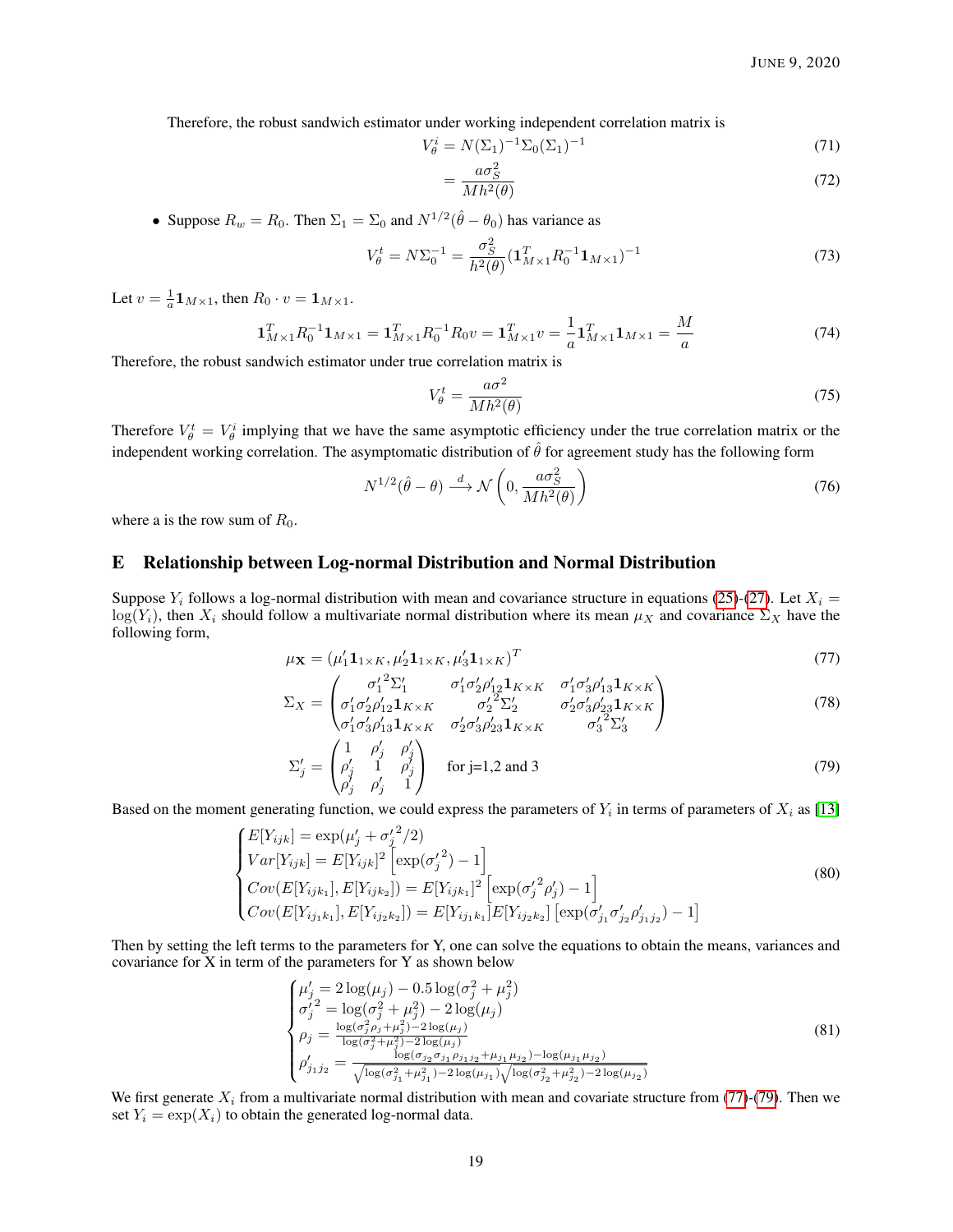## <span id="page-19-0"></span>F Performance of the new non-parametric estimator for RAUOCPC

We preformed simulation studies to evaluate the performance of this new non-parametric estimator of RAUCPC with comparison to the two exiting estimators. The simulation setting are the same as in Barnhart's paper[\[4\]](#page-12-3). Both normally distributed and non-normally distributed data were generated. For normally distributed data,  $D_{ijj'}$  were generated from standard normal distribution, while the non-normally distributed  $D_{ijj'}$  were generated from a mixture of standard normal and log-normal distribution of  $N(0, 1) + logN(0.1, 2.15)$ . For both distributions, a total of 1000 simulated data sets were generated with sample sizes of 10, 20, 50, 100 and 200. The  $\delta_{max}$  is set to be 2 or 3. The performance of different estimators is evaluated by: (1) bias=estimated RAUCPC-true RAUCPC; (2) MSE=var(estimated RAUCPC)+bias<sup>2</sup>; (3) coverage rate: percentage of  $95\%$  confident intervals (estimated RAUCPC  $\pm$  1.96se(estimated RAUCPC)) containing true RAUCPC out of 1000 simulations.

The results are displayed in tables [\(7\)](#page-20-0) and [\(8\)](#page-20-0). For normally distributed data, the performance of the new proposed non-parametric estimator is similar with the parametric estimator which is better than the bootstrap estimator. When the data is non-normal, the parametric estimator based on normal distribution performed badly as expected where we observe that the 95% coverage rate decreases to 0 as the sample size increases. While the new proposed estimator have slightly better performance than the bootstrap estimator in terms of the bias and the 95% coverage.